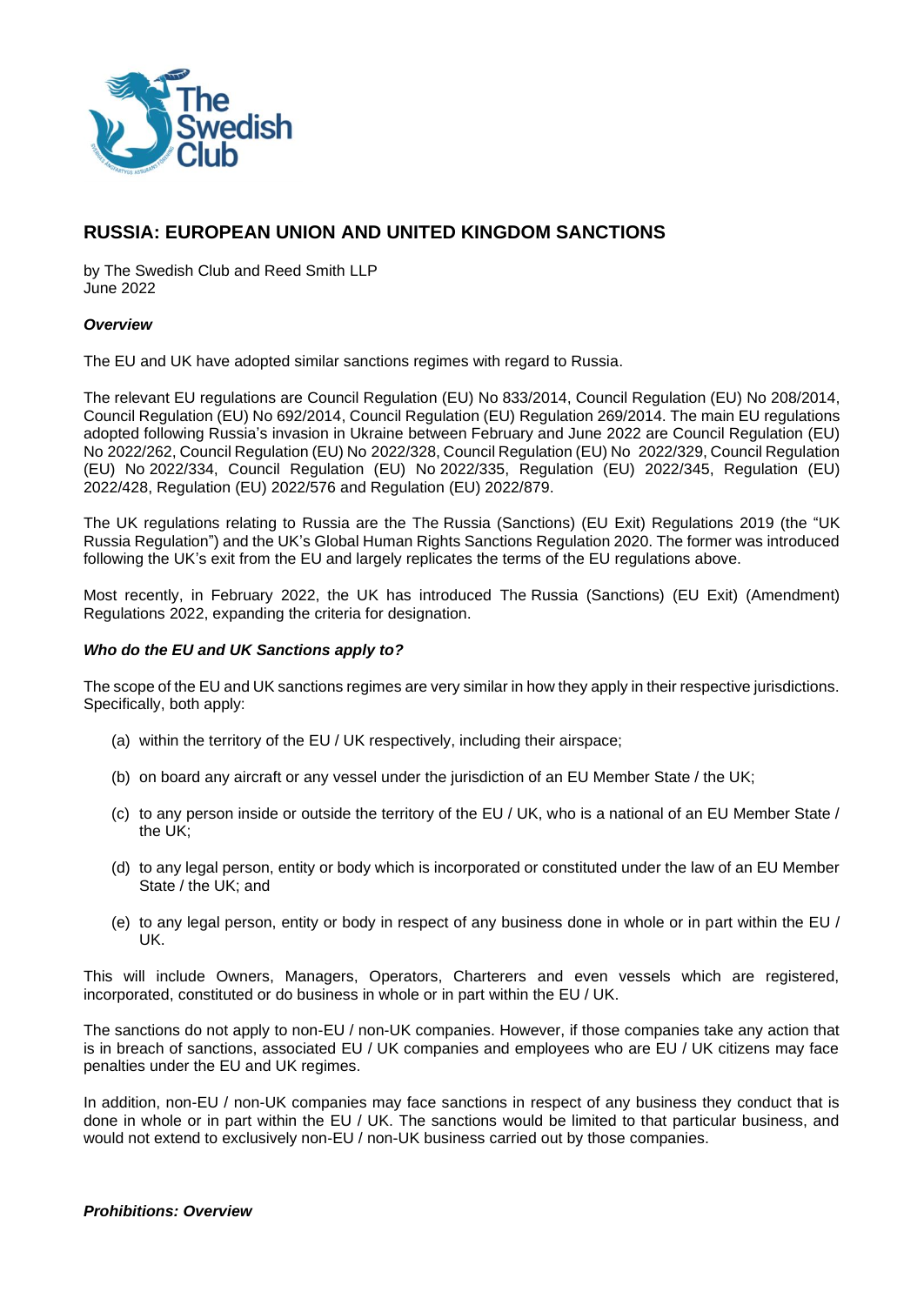The prohibitions of greatest significance to the shipping sector relating to Russia, Ukraine, Crimea and Sevastopol are:

### *A. Asset freezes*

Under EU and UK regulations, all funds and economic resources belonging to, owned, held or controlled by listed parties are to be frozen. In addition, no funds or economic resources shall be made available, directly or indirectly, to or for the benefit of listed parties. The prohibition on making available funds and economic resources goes beyond prohibiting direct payments to listed parties. Indirect payments, such as payment to a non-listed party who then in turn pays the money to a listed party, are prohibited.

# *B. Territorial sanctions*

Territorial sanctions on financing, trade in key sectors and investment in Crimea and Sevastopol.

# *C. Sectoral sanctions*

Sectoral sanctions, specifically targeting the energy, oil exploration and production, dual use and arms sectors.

# *D. Financial sanctions*

Financial sanctions aimed at restricting the access of certain Russian entities and key companies to EU and UK capital markets.

The EU measures were first adopted in 2014 and have been amended and developed since then. The UK measures were introduced following the UK exiting the EU and effectively replace the equivalent EU measures.

Further guidance on these restrictions can be found at pages 3 to 10 below.

# *Due diligence as a defence to liability*

The EU and UK sanctions regulations implementing these prohibitions include a defence to liability where the person or entity concerned "*did not know, and had no reasonable cause to suspect",* that their actions would infringe the relevant prohibitions.

Conducting thorough investigations into any particular trade or transaction involving sanctioned jurisdictions is, therefore, critical; well-documented investigations and screenings may serve as a defence to unintentional sanctions violations.

### *Anti-circumvention*

The EU and UK sanctions regulations contain anti-circumvention wording that provides that it *"shall be prohibited to participate, knowingly and intentionally, including indirectly, in activities the object or effect of which is to circumvent the prohibitions ...".* Therefore, even if a transaction is not in direct breach of sanctions, if it intended to circumvent sanctions, a violation and liability may still arise.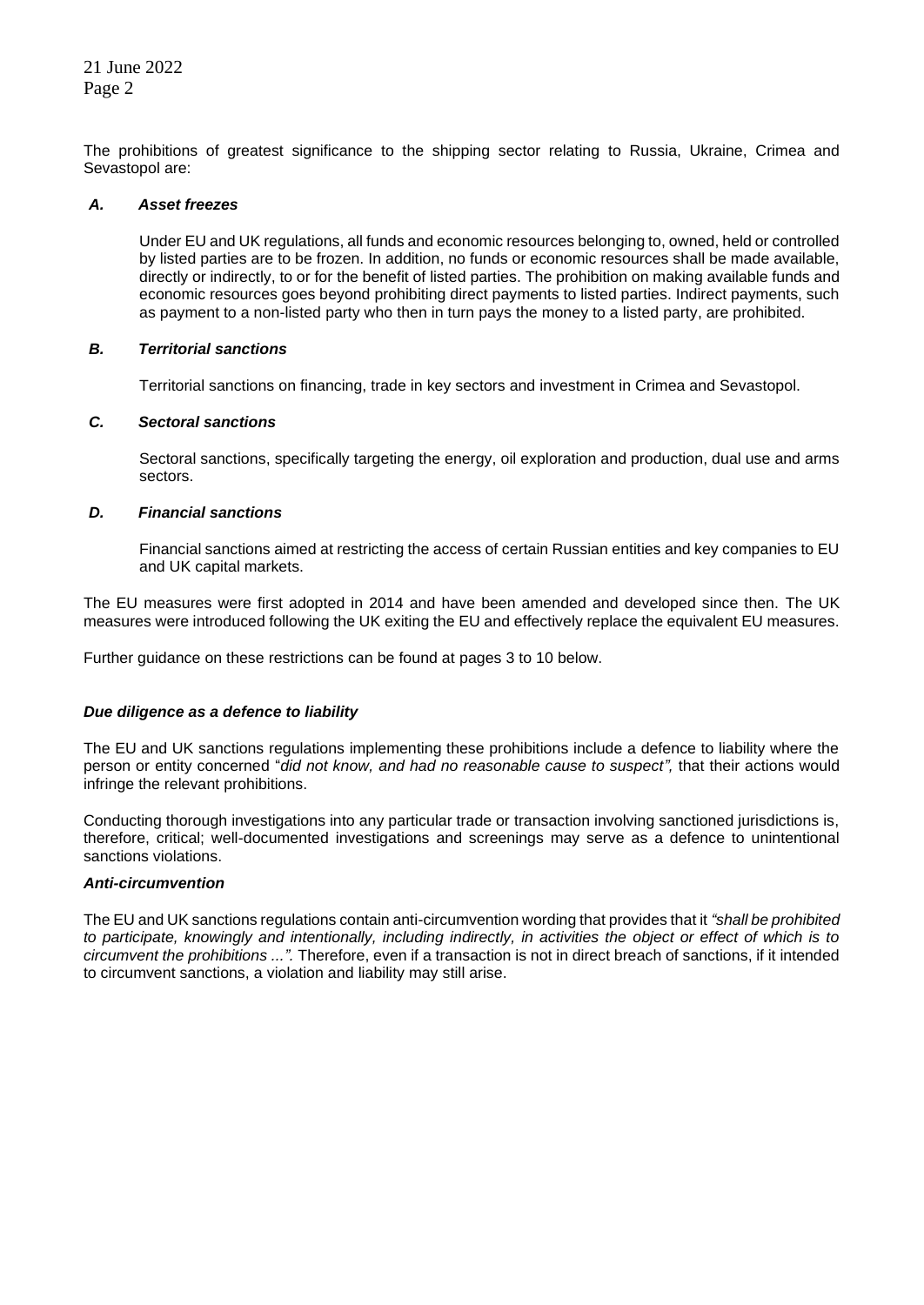# *A. Dealing with Designated Parties: Asset Freezes*

# *Background*

The EU have implemented asset freeze measures against two different categories of person under its Russia related sanctions regime:

- 1. persons identified as responsible for the misappropriation of Ukrainian State funds and persons responsible for human rights violations in Ukraine, and natural or legal persons, entities or bodies associated with them; and
- 2. persons responsible for actions which destabilised, undermined or threatened the territorial integrity, sovereignty and independence of Ukraine, and natural or legal persons, entities or bodies associated with them.

The UK has implemented asset freezes on similar bases under the two UK regulations listed above.

### *What is prohibited?*

- 1. Funds and economic resources belonging to, owned, held or controlled by designated parties are to be frozen.
	- → *What does this mean?*

This provision is largely aimed at banks and financial institutions, who must freeze all accounts belonging to, owned, held or controlled by designated parties.

- 2. No funds or economic resources shall be made available, directly or indirectly, to or for the benefit of designated parties.
	- → *What does this mean?*

No payments can be made to any party designated by the EU and UK regimes, either directly or indirectly (e.g. making the payment to a non-designated party in the knowledge that they will pay it on to the designated party).

No payments can be made "for the benefit of" a designated party. This includes, for example, making payments to a non-designated company which is owned or controlled by a designated party.

The prohibition extends beyond the payment of monies to "economic resources". These are defined by the EU and UK regimes as "assets of every kind, whether tangible or intangible, movable or immovable, which are not funds, but which may be used to obtain funds, goods or services". This can include letters of credit, bills of lading and bills of sale.

The wide scope of this provision emphasises the importance of thoroughly investigating all parties involved in a particular transaction or trade.

### *How can I avoid a breach?*

Thorough investigations must be carried out in order to determine whether any party involved in a transaction is designated. If so, there is a risk that involvement in the transaction will amount to sanctionable conduct, even if the listed party is not a direct contractual counterpart.

The following investigations should be carried out:

(a) Identify all parties involved in the transaction, for example shippers, receivers, agents and any intermediaries.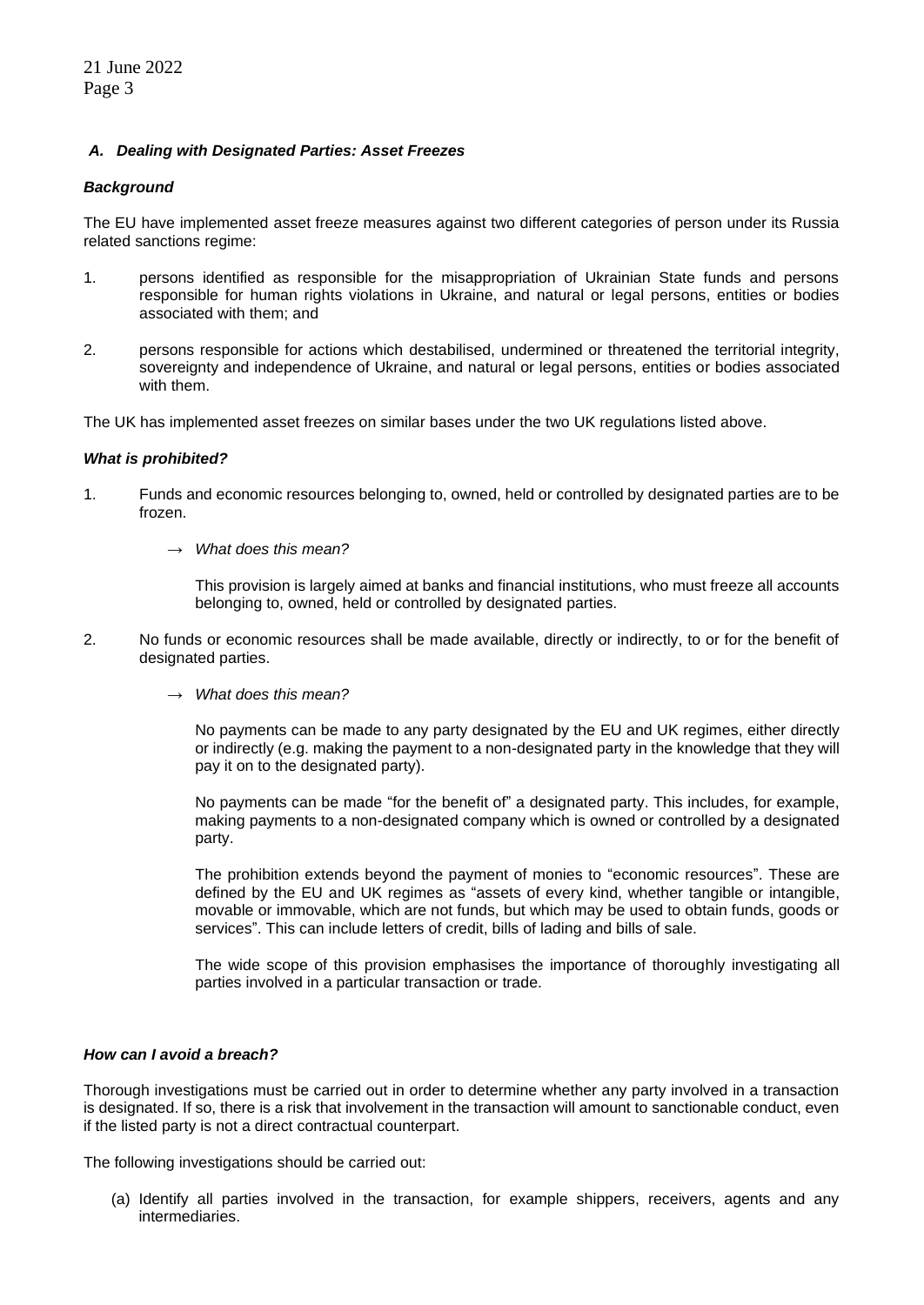- (b) Investigations must go further that simply identifying the names of the parties and checking them against the asset freeze lists. The prohibitions extend to parties owned and controlled by designated persons. Where possible the corporate structure, ownership and control of all companies involved in the transaction should be investigated.
- (c) Where a cargo is to be loaded or discharged in Russia, the relevant ports and terminals must be identified. Involvement in a trade which would require payment of port dues and other similar charges to a designated entity, either directly or indirectly, is likely to amount to a breach of sanctions.

It is also necessary to consider whether a non-designated party is owned or controlled by a designated party.

Under the UK sanctions regime, a party is considered to be "owned or controlled" by another party if:

- (a) that person holds directly or indirectly more than 50% of the shares or voting rights in the company or the rights to appoint or remove a majority of the board of directors of that company; and
- (b) it is reasonable, having regard to all the circumstances, to expect that that person would (if such person chose to) be able, in most cases or in significant respects, by whatever means and whether directly or indirectly, to achieve the result that affairs of the company are conducted in accordance with that person's wishes.

Under EU regulations, a party is considered to be "owned" by another party which is in possession of more than 50% of its proprietary rights, or which has a majority in it. There is no definitive meaning of "control" for the purposes of the EU sanctions regime – however, it is likely to follow similar principles to the UK position.

# *Are there any situations in which payments can be made to a designated party?*

Under the EU and UK sanctions regulations, payments to designated parties may be authorised in certain specified circumstances. The majority of these are not relevant to a commercial situation, and reflect circumstances such as satisfying the basic needs of designated parties, or the payment of fees or service charges for the maintenance of frozen funds.

Funds may be added to frozen accounts where they reflect payments due under contracts, agreements or obligations that were concluded or arose before the date on which the designated party in question was listed. Those funds must then be immediately frozen.

Under EU regulations, these payments must be authorised by the relevant authority in the Member State of the party making the payment. Those authorities are listed in the relevant EU regulations. Such payments must also be notified to the EU Sanctions Committee, who must not object to the payment (subject to an exception under Article 6a of Regulation 269/2014 relating to payments to Crimean Sea Ports).

Under the UK Russia Regulation, similar exceptions apply and a licence to carry out any such payments must be obtained from the UK's HM Treasury.

Even if it appears that a particular payment may be permitted, it should never be assumed that authorisation will be given.

### *Are there any situations in which funds may be released from a frozen account?*

In the EU, the competent Member State authorities may authorise release of frozen funds or economic resources where:

- (a) the funds or economic resources are:
	- i. the subject of an arbitral decision rendered prior to the date on which the designated party was put on the asset freeze list, or of a judicial or administrative decision rendered in the EU, or a judicial decision enforceable in the Member State concerned, prior to or after that date; and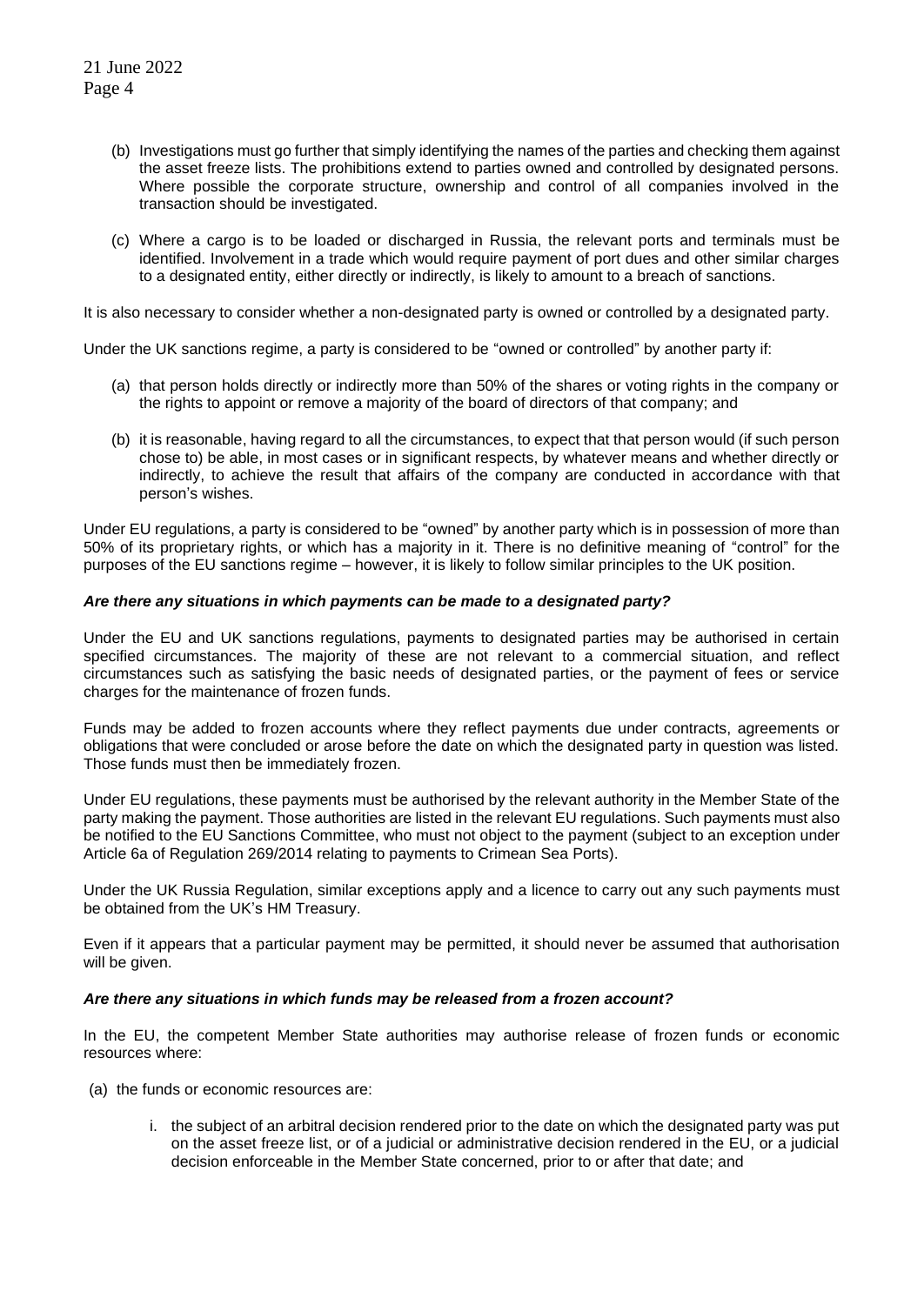- ii. will be used exclusively to satisfy claims secured by such a decision or recognised as valid in such a decision, within the limits set by applicable laws and regulations governing the rights of persons having such claims; and
- iii. the decision is not for the benefit of a party on the asset freeze list and is not contrary to public policy in the Member State concerned.
- (b) if a payment is due under a contract or agreement concluded, or an obligation that arose, before the party was designated provided that the payment will not be directly or indirectly received by a designated party.

Under UK regulations, similar exceptions to those of the EU listed above apply, save that a HM Treasury licence is required to authorise any such release of frozen funds or economic resources that fall under the above exceptions.

### *How can I find out which parties are designated?*

A complete list of all parties designated by the EU regime can be found here.

A complete list of all parties designated by the UK regime can be found here.

# **B.** *Territorial sanctions on financing, trade in key sectors and investment in Crimea and Sevastopol*

The EU and UK both impose substantial territorial sanctions on financing, trade in key sectors and investment in Crimea and Sevastopol. The EU restrictions are primarily set out in Regulation 692/2014 (as amended).

# *What is prohibited?*

Subject to certain exceptions and possible permissions, the following activities are prohibited under the relevant EU restrictions:

- (a) importing into the EU goods originating in Crimea or Sevastopol and providing, directly or indirectly, financing or financial assistance, as well as insurance and reinsurance related to those goods;
- (b) acquiring any new or extending any existing participation in ownership of real estate located in Crimea or Sevastopol;
- (c) acquiring any new or extending any existing participation in ownership or control of an entity in Crimea or Sevastopol, including acquiring in full of such entity, or the acquiring of share and other securities of a participating nature of such entity;
- (d) granting or being part of any arrangement to grant any loan or credit of otherwise provide financing, including equity capital, to any entity in Crimea or Sevastopol, or for the documents purpose of financing such entity;
- (e) creating any joint venture in Crimea or Sevastopol or with an entity in Crimea or Sevastopol;
- (f) providing investment services directly related to the activities identified in paragraphs b) to e) above;
- (g) selling, supplying, transferring or exporting, directly or indirectly listed equipment and technology relating to transport, telecommunications, energy, oil and gas to companies incorporated in Crimea or Sevastopol, or for use in that region;
- (h) providing, directly or indirectly, technical assistance or brokering services, related to such listed goods and technology or related to the provision, manufacture, maintenance and use of such items to any natural or legal person, entity or body in Crimea or Sevastopol or for use in Crimea or Sevastopol;
- (i) providing, directly or indirectly, financing or financial assistance related to such listed goods and technology to any natural or legal person, entity or body in Crimea or Sevastopol of for use in Crimea of Sevastopol;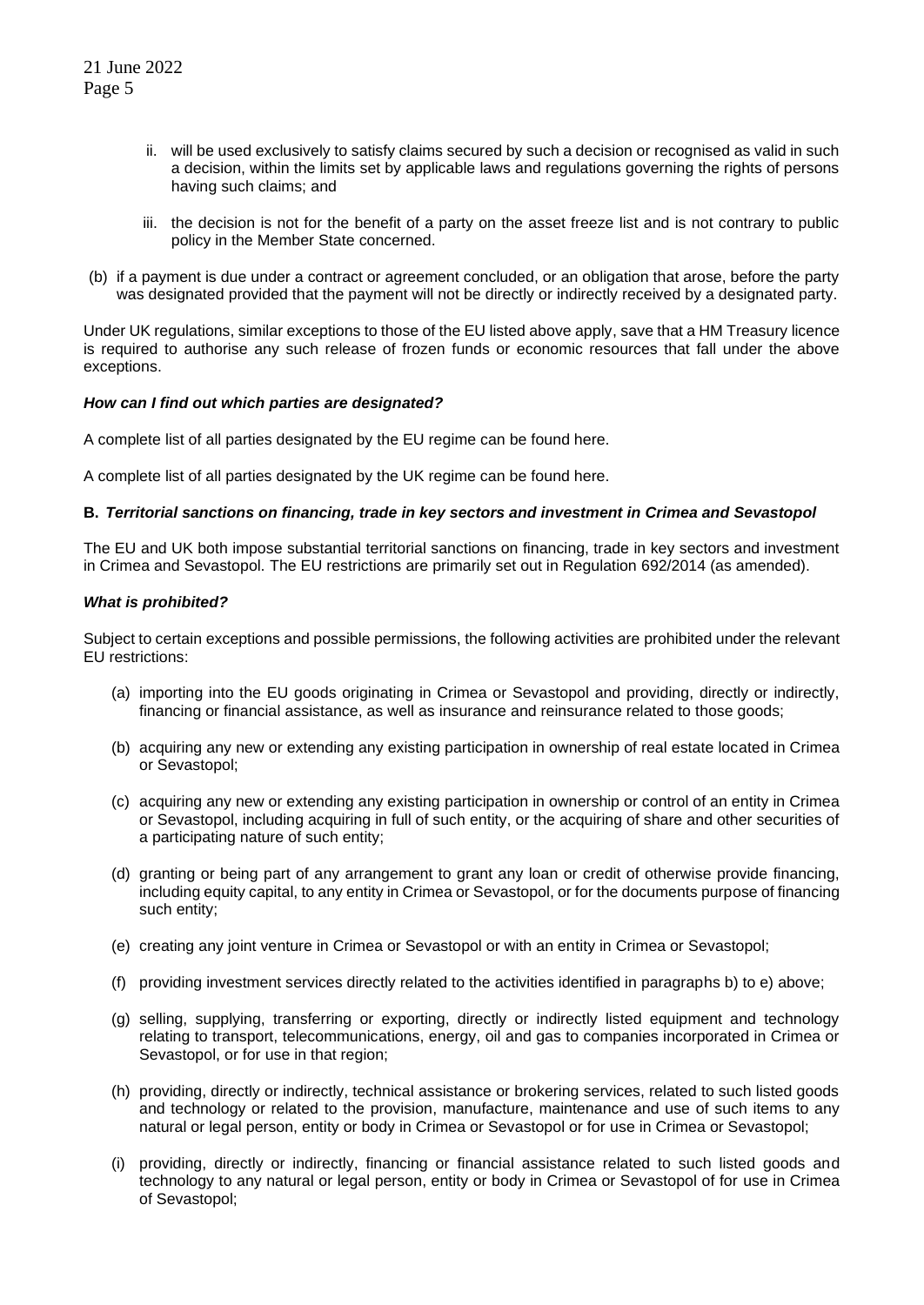- (j) providing technical assistance, or brokering, construction or engineering services directly related to infrastructure in Crimea or Sevastopol in the transport, telecommunications, energy and prospection, exploration and production of oil, gas and mineral resources sectors, independently of the origin of the goods and technology;
- (k) providing services directly related to tourism activities in Crimea or Sevastopol, including any ship providing cruise ship services, entering or calling at any of the following ports situated in the Crimean Peninsula, namely Sevastopol, Kerch, Yalta, Theodosia, Evpatoria, Chernomorsk and Kamysh-Burun.

The UK Russia Regulation largely replicates these restrictions in relation to the UK. On 1 January 2021, the Office of Financial Sanctions Implementation ("OFSI") issued a general licence permitting payments to the State Unitary Enterprise of the Crimean Republic "Crimean Sea Ports" for services provided at the ports of Kerch Fishery Port, Yalta Commercial Port and Evpatoria Commercial Port, as well as for services provided by Gosgidrografiya and by Port-Terminal branches of the Crimean Sea ports – thus effectively mirroring the EU exception referred to above.

# *C. New Sanctions in Response to February 2022 Russian Military Action in Ukraine*

# **European Union**

### **Financial restrictions**

# *Regulation (EU) 2022/262 of 23 February 2022*

Introduced financial restrictions on Russia and its government, the Russian Central Bank and any entities acting on the RCB's behalf/direction:

- Prohibited to purchase, sell, provide investment services for or assistance in the issuance of, or otherwise deal with transferable securities and money-market instruments issued after 9 March 2022;
- Prohibited to make or be part of arrangement to make any new loans or credit after 23 February 2022

There is an exemption for loans or credit that have a specific and documented objective to provide financing for non-prohibited imports or exports of goods and non-financial services between the Union and any third State, including the expenditure for goods and services from another third State that is necessary for executing the export or import contracts.

### *Regulation (EU) 2022/328 of 25 February 2022*

Introduced further sanctions relating to the financial sector.

Existing sectoral sanctions applying to Sberbank, VTB Bank, Gazprombank, Vnesheconombank (VEB), Rosselkhozbank, OPK Oboronprom, United Aircraft Corporation, Uralvagonzavod, Rosneft, Transneft and Gazprom Neft (or non-EU entities more than 50% owned by them or by entities acting on their behalf / at their direction) have been extended.

*Pre-existing sanctions*

- It is prohibited to directly or indirectly purchase, sell, provide investment services for or assistance in the issuance of, or otherwise deal with transferable securities and money-market instruments with a maturity exceeding 30 days, issued after 12 September 2014 to 12 April 2022 by these parties;
- It is prohibited to make new loans or credit with a maturity exceeding 30 days after 12 September 2014 to 26 February 2022 to these parties.

### *New Sanctions*

• The same prohibitions apply on any transferable securities and money-market instruments issued after 12 April 2022 without any maturity threshold.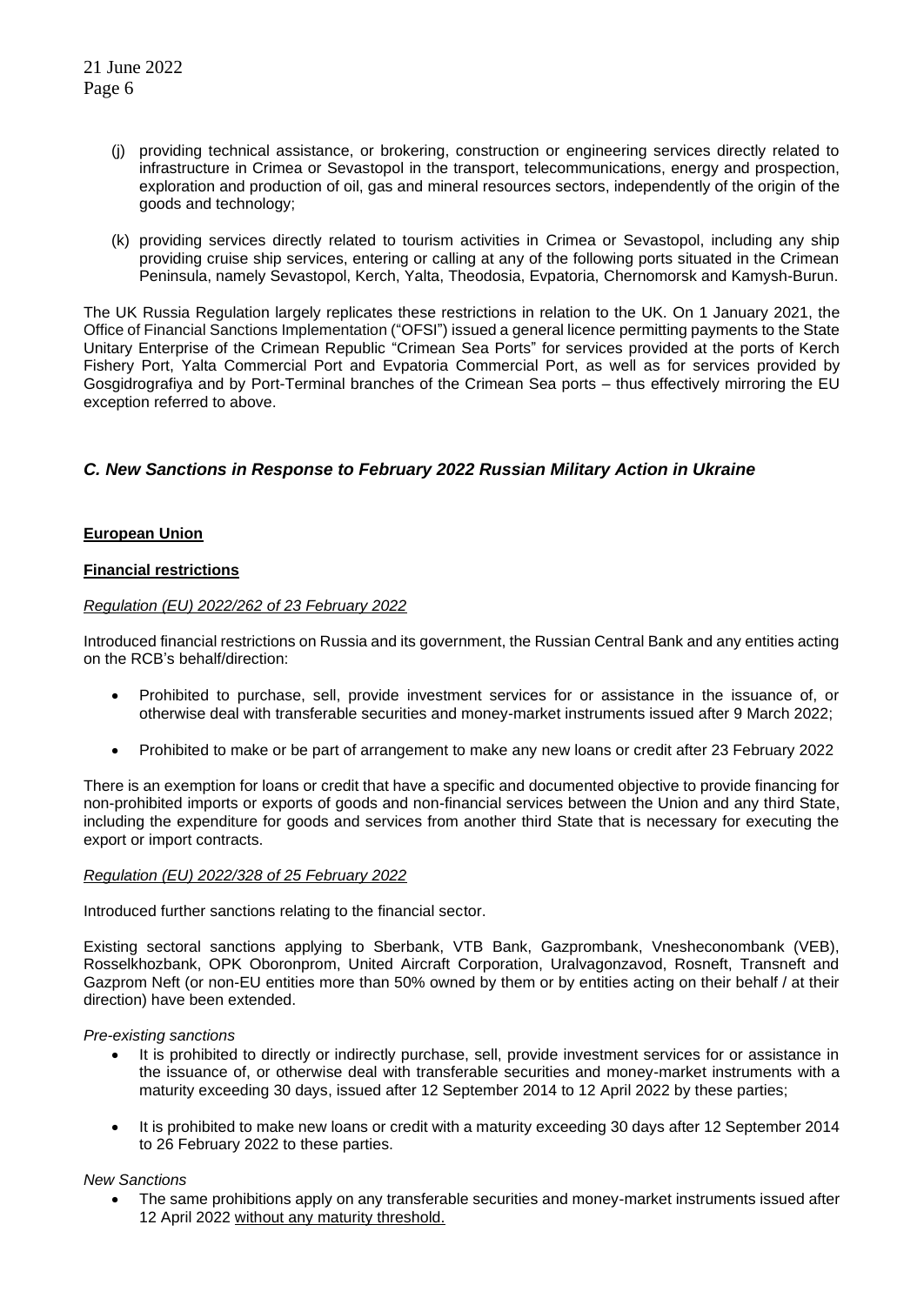• The same prohibitions apply on new loans or credit after 26 February 2022 without any maturity threshold.

Note: payment terms/delayed payment for goods or services are not considered loans or credit caught by the regulation, provided they are not used to circumvent the prohibition on new loans/credit.

The same forward-looking prohibitions (i.e. those without maturity thresholds) apply to the following entities (and to non-EU entities, more than 50 percent owned by them and to entities acting on their behalf / at their direction):

- Alfa Bank
- Almaz-Antey
- Bank Otkritie
- Bank Rossiya
- JSC PO Sevmash
- Kamaz
- Novorossiysk Commercial Sea Port
- Promsvvazbank
- Rostec (Russian Technologies and State Corporation)
- Russian Railways
- **Sovcomflot**
- United Shipbuilding Corporation

Again, there is an exemption for loans or credit that have a specific and documented objective to provide financing for non-prohibited imports or exports of goods and non-financial services between the Union and any third State, including the expenditure for goods and services from another third State that is necessary for executing the export or import contracts. There is a further exemption for emergency funding for EU entities more than 50% owned by Sberbank, VTB Bank, Gazprombank, VEB or Rosselkhozbank.

# **SWIFT**

On 26 February 2022, it was announced the EU, US and allies have agreed to cut off a number of Russian banks from the international payment SWIFT.

Under Regulation (EU) 2022/345 from 12 March 2022 the following Russian banks have been cut off from SWIFT:

- Bank Otkritie, Novikombank
- **Promsvyazbank**
- Rossiya Bank
- Sovcombank
- VEB; and
- VTB BANK

### *Regulation (EU) 2022/329 of 28 February 2022*

The EU has also adopted a ban on any transactions with the Central Bank of Russia.

### *Capital markets*

Regulation (EU) 2022/328 also included restrictions relating to capital markets activities:

- A prohibition as of 12 April 2022 on listing or providing services on trading venues registered or recognised in the EU for the transferable securities of any entity established in Russia with over 50% public ownership.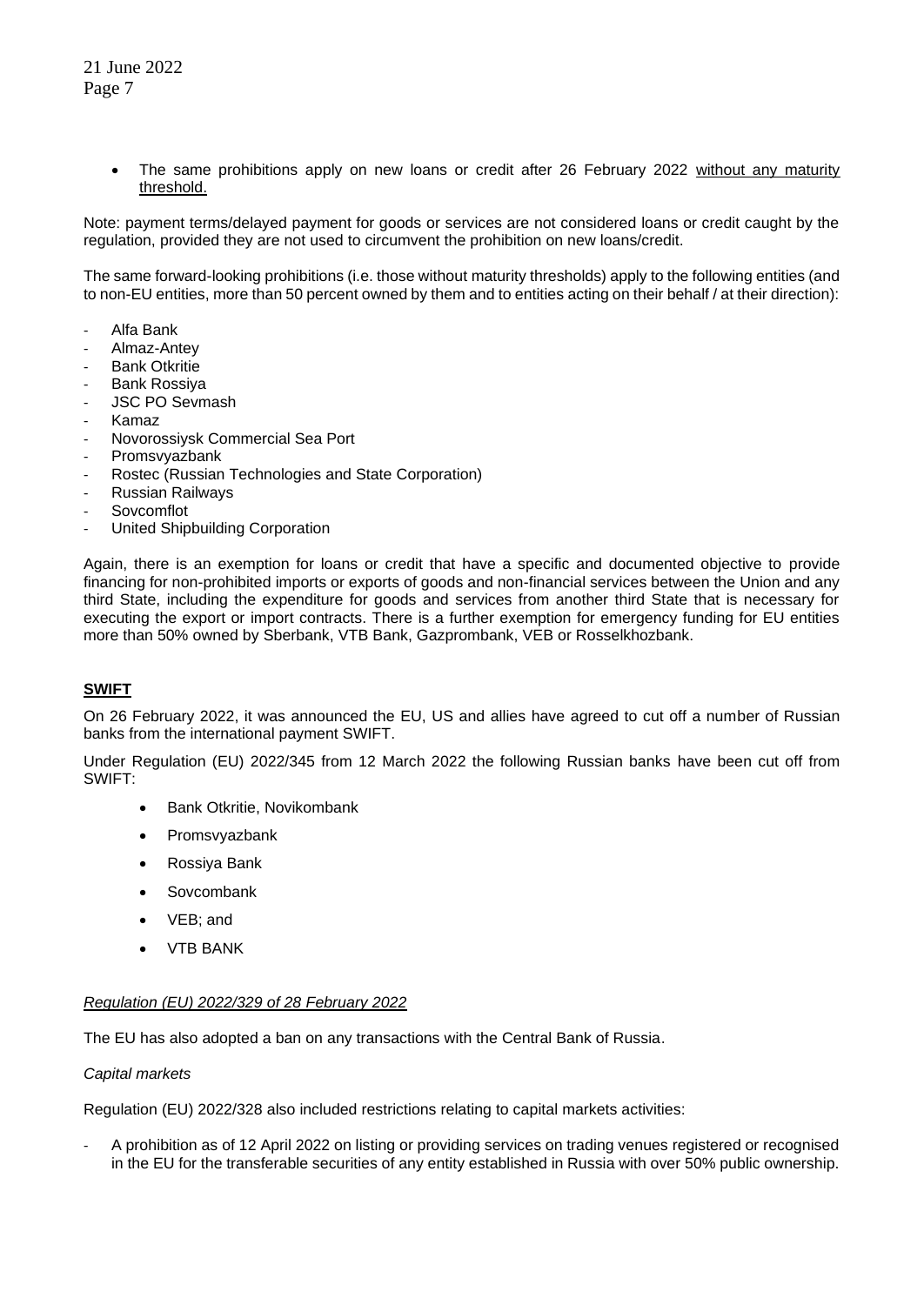- A prohibition on EU central securities depositories providing relevant services (as defined in *Regulation (EU) No 909/2014* for transferable securities issued after 12 April 2022 to any Russian national or natural person residing in Russia or any entity established in Russia; and
- A prohibition on selling euro denominated transferable securities issued after 12 April 2022 (or related collective investment undertakings) to any Russian national or natural person residing in Russia or any entity established in Russia. The prohibition does not apply to nationals of a Member State or natural persons having a temporary or permanent residence permit in a Member State.

# **Energy Industry**

Pursuant to Regulation (EU) 2022/328, the sale, supply, transfer or export certain listed goods and technology suited for use in oil refining to any person, entity or body in Russia or for use in Russia are prohibited.

The provision of technical assistance, brokering services, financing and financial assistance related to the restricted goods and technology is also prohibited.

Contracts concluded before 26 February 2022 are exempted until 27 May 2022 and the competent authorities of each Member State may, under very limited circumstances, grant authorizations to the above prohibitions.

On 8 March 2022, the European Commission pledged to reduce its purchase of Russian gas by two-thirds before the end of 2022. The European Commission further aim to cease buying fossil fuels from Russia before 2030.

### **Dual-use goods and technology**

Pursuant to Regulation (EU) 2022/328, the sale, supply, transfer or export of any dual-use goods and technology to any person, entity or body in Russia or for use in Russia, irrespective of whether such goods and technology are intended for military use or for military end-users is prohibited.

The provision of technical assistance, brokering services, financing and financial assistance for any sale, related to the restricted goods and technology is also prohibited.

There are certain exceptions for non-military use and non-military end-users, including for humanitarian or medical purposes, software updates or for use as consumer communication devices. The competent authorities of each Member State may, under very limited circumstances, grant authorizations to the above prohibitions.

### **Military enhancement**

Pursuant to Regulation (EU) 2022/328, the sale, supply, transfer or export of goods and technology which might contribute to Russia's military and technological enhancement to any person, entity or body in Russia or for use in Russia is prohibited. Such items are listed at Annex VII of the regulation and include a wide variety of technological goods including equipment for the manufacture of electrical components.

The provision of technical assistance, brokering services, financing and financial assistance related to the restricted goods and technology is also prohibited.

There are certain exceptions for non-military use and non-military end-users, including for humanitarian or medical purposes, software updates or for use as consumer communication devices.

# **Maritime navigation goods and technology**

Pursuant to Decision (CFSP) 2022/395 (Regulation (EU) 2022/394), it is prohibited to sell, supply, transfer or export directly or indirectly, maritime navigation goods and technology whether or not originating in the Union, to any natural or legal person, entity or body in Russia, for use in Russia, or for the placing on board of a Russian-flagged vessel.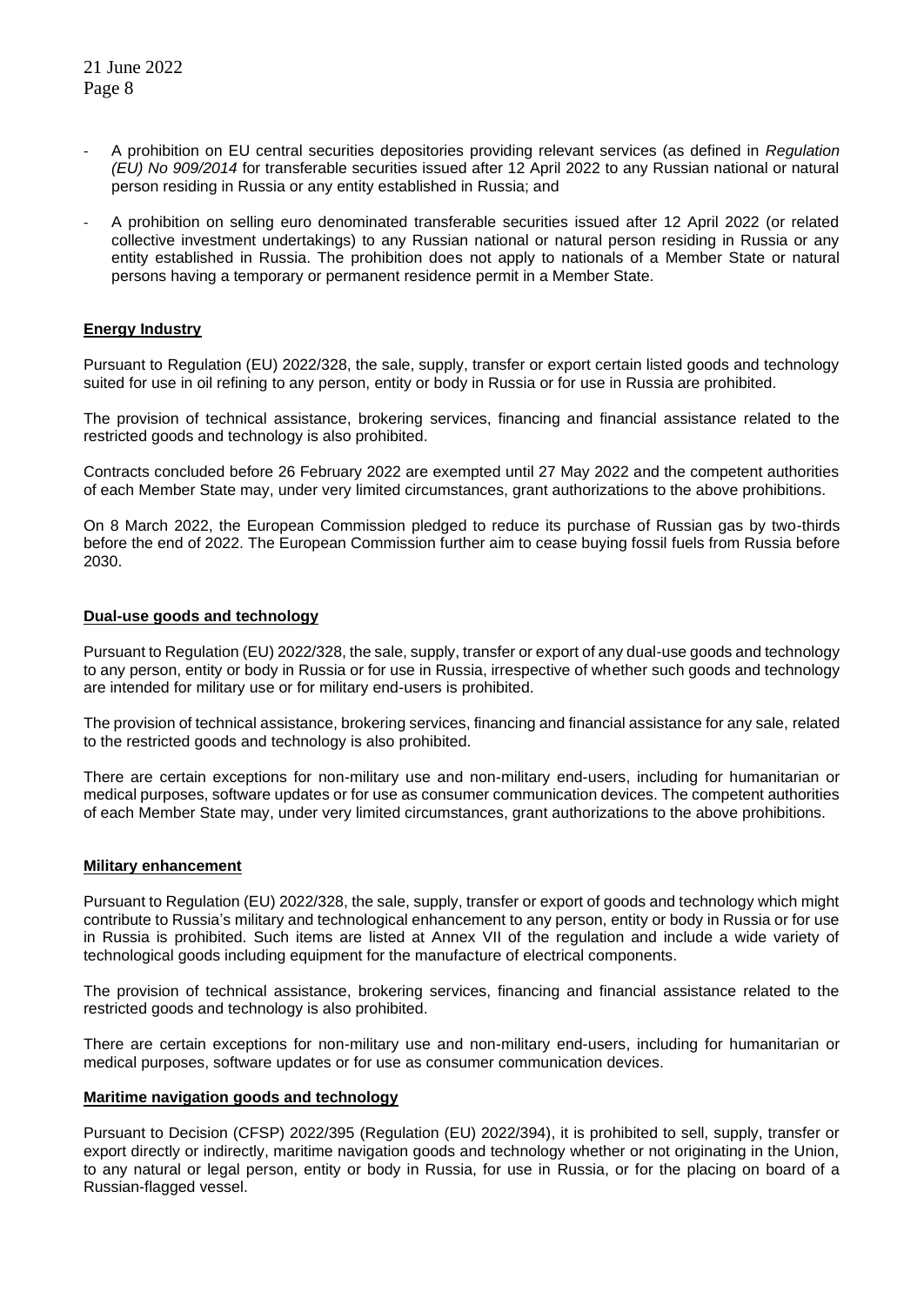It is also prohibited to provide technical assistance, brokering services or other services in relation to maritime navigation goods and technology for the provision of related technical assistance, brokering services or other services, directly or indirectly to any natural or legal person, entity or body in Russia or for use in Russia.

### *Naval equipment*

On 8 March 2022, the European Commission announced that a ban will be imposed on exports from the EU of naval equipment and software to Russia. More details to follow.

# **Restrictions on deposits**

Pursuant to Regulation (EU) 2022/328, accepting any deposits from Russian nationals, natural persons or entities established in Russia, where the total value of deposit of these persons / entities exceeds EUR 100,000 (per credit institution) is prohibited. This restriction does not apply to:

- nationals of a Member State or natural persons having a temporary or permanent residence permit in a Member State; and
- certain deposits necessary for cross border trade.

On 9 March 2022, the EU agreed to extend the exemption relating to the acceptance of deposits exceeding €100.000 in EU banks to Swiss and EEA nationals.<sup>1</sup>

EU credit institutions are required to their competent national authorities with lists of relevant deposits exceeding EUR 100,000 by no later than 27 May 2022 and under certain circumstances, the competent authorities of Member States may grant relevant authorisations.

"Deposit" is defined as:

*a credit balance which results from funds left in an account or from temporary situations deriving from normal banking transactions and which a credit institution is required to repay under the legal and contractual conditions applicable, including a fixed-term deposit and a savings deposit, but excluding a credit balance where:*

- *i. its existence can only be proven by a financial instrument as defined in Article 4(1)(15) of Directive 2014/65/EU of the European Parliament and of the Council\*\*\*, unless it is a savings product which is evidenced by a certificate of deposit made out to a named person and which exists in a Member State on 2 July 2014;*
- *ii. its principal is not repayable at par;*

*iii. its principal is only repayable at par under a particular guarantee or agreement provided by the credit institution or a third party.*

### *Regulation (EU) 2022/428 of 15 March 2022*

### **Energy sector**

The EU expanded its already existing sanctions against certain equipment, technology and services related to oil exploration and production in deep waters or in the offshore area north of the Arctic Circle or by hydraulic fracturing, by imposing a complete export ban (these items, listed in Annex II to the Regulation, were subject to prior authorisations). There is a **wind-down period until 17 September 2022** for obligations arising from contracts concluded before 16 March 2022, or ancillary contracts necessary for the execution of such contracts, provided that the competent authority has been informed at least five working days in advance.

However, the sanctions do not apply to the sale, supply, transfer or export of goods or technology, or the provision of technical or financial assistance necessary for the transport of fossil fuels (e.g., coal and natural gas) from or through Russia into the Union, or for the urgent prevention or mitigation of an event likely to have serious and significant impact on human health and safety or the environment.

<sup>1</sup> https://ec.europa.eu/commission/presscorner/detail/en/ip\_22\_1649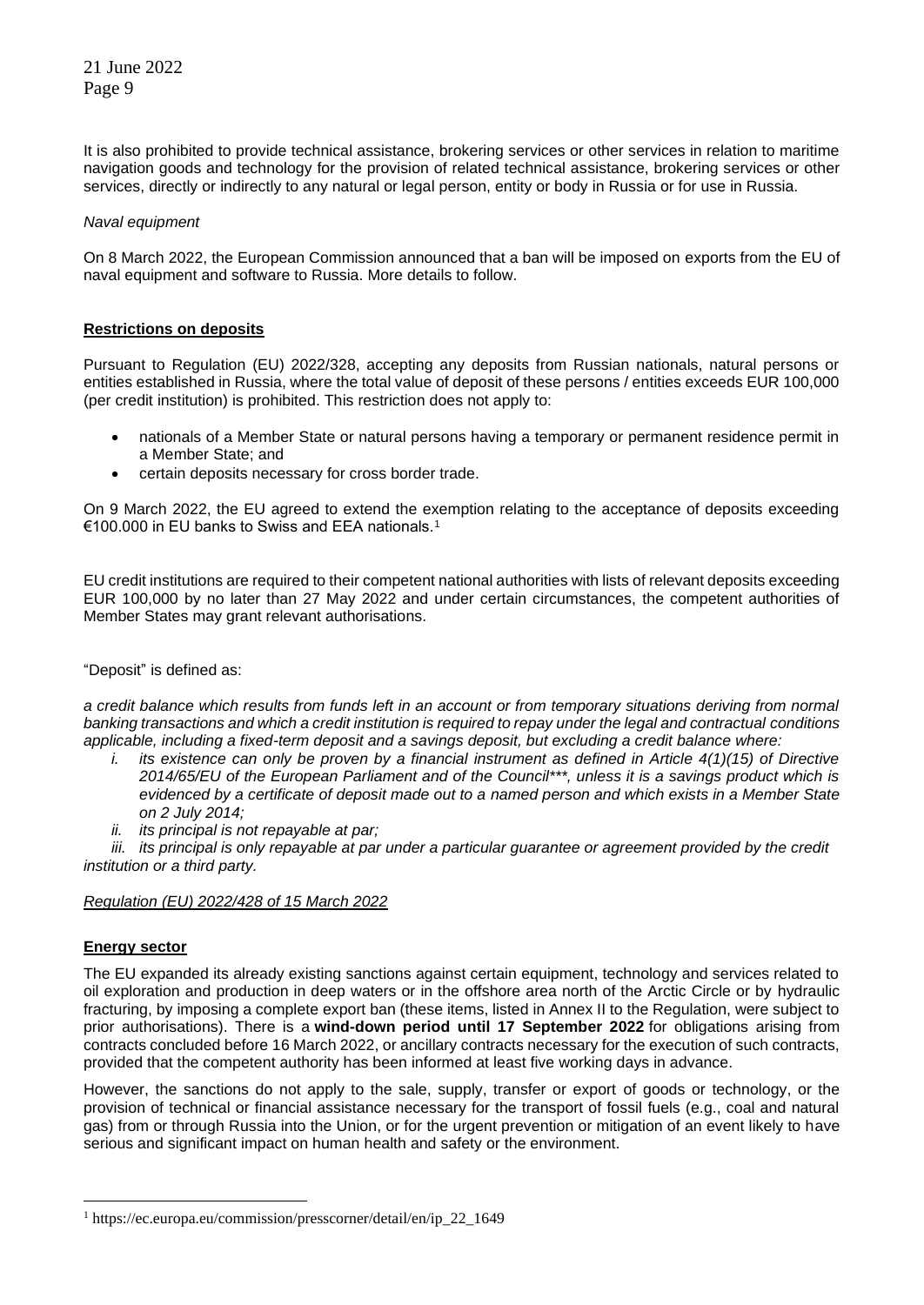In addition to the export ban, the EU also prohibits new investments in the Russian energy sector, including acquiring new or extending existing participations, granting or being part of any arrangement to grant any new loan or credit, providing financing to any entity operating in the energy sector, or creating joint ventures with legal persons, entities or bodies incorporated or constituted under the law of Russia or any third country and operating in the energy sector in Russia.

# **Luxury goods sector**

Items such as caviar, truffles, champagne, cigars and perfumes, but also less luxurious items such as railways or tramway parts, or motor vehicle parts and accessories, are now subject to an export ban. The list of items concerned can be found in Annex XVIII to the Regulation, and are prohibited insofar as their value exceeds €300 per item.

# **Iron and steel**

Among the newest measures, the EU imposed an import ban on certain iron and steel products, as listed in Annex XVII to the Regulation. It is now prohibited to import, purchase or transport, directly or indirectly, iron and steel products originating in Russia, located in Russia or being exported from Russia.

# **Full economic embargo on certain state-owned enterprises**

With the fourth package of sanctions, it is now prohibited to directly or indirectly engage in any transaction with a legal person, entity or body which is publicly controlled or with over 50 per cent public ownership or in which Russia, its government or the Central Bank has the right to participate in profits or a significant economic relationship, as listed in Annex XIX to the Regulation. This also applies to legal persons, entities or bodies established outside the Union that are 50 per cent or more owned by, or acting on behalf or at the direction of, any entity listed in Annex XIX.

There is a **wind-down period until 15 May 2022** for contracts concluded before 16 March 2022 or ancillary contracts necessary for the execution of such contracts. The prohibition does not apply to transactions necessary for the purchase, import or transport of fossil fuels, in particular coal, oil and natural gas, titanium, aluminium, copper, nickel, palladium and iron ore from or through Russia into the EU.

Entities targeted by this complete ban include Transneft, **Rosneft, Gazprom Neft, and Rostec**.

# *Regulation (EU) 2022/576 of 8 April 2022*

On 8 April 2022, the EU adopted its **fifth** package of sanctions against Russia which includes, subject to certain exceptions:

- (a) a prohibition on purchasing, importing or transferring certain fcoal cargoes and other solid fossil fuels, as listed in Annex XXII to the Regulation into the EU if they originate in Russia or are exported from Russia, with a wind down period through to 10 August 2022 for contracts concluded before 9 April 2022 or ancillary contracts necessary for their execution;
- (b) a ban on Russian-flagged vessels accessing EU ports;
- (c) a ban on any Russian and Belarusian road transport undertaking preventing them from transporting goods by road within the EU, including in transit;
- (d) further export bans, targeting jet fuel and other goods such as quantum computers and advanced semiconductors, high-end electronics, software, sensitive machinery and transportation equipment;
- (e) new import bans on key products, including wood, cement, fertilisers, seafood and liquor;
- (f) a full transaction ban on four key Russian banks Otkritie FC Bank; Novikombank; Sovcombank and VTB Bank; and
- (g) an amendment to Article 3(3)(a) of Regulation 833/2014. Previously this article provided an exemption for Annex II goods or technology necessary for "the transport of fossil fuels, in particular coal, oil and gas". This has been amended to read "the transport of natural gas and oil, including refined petroleum products".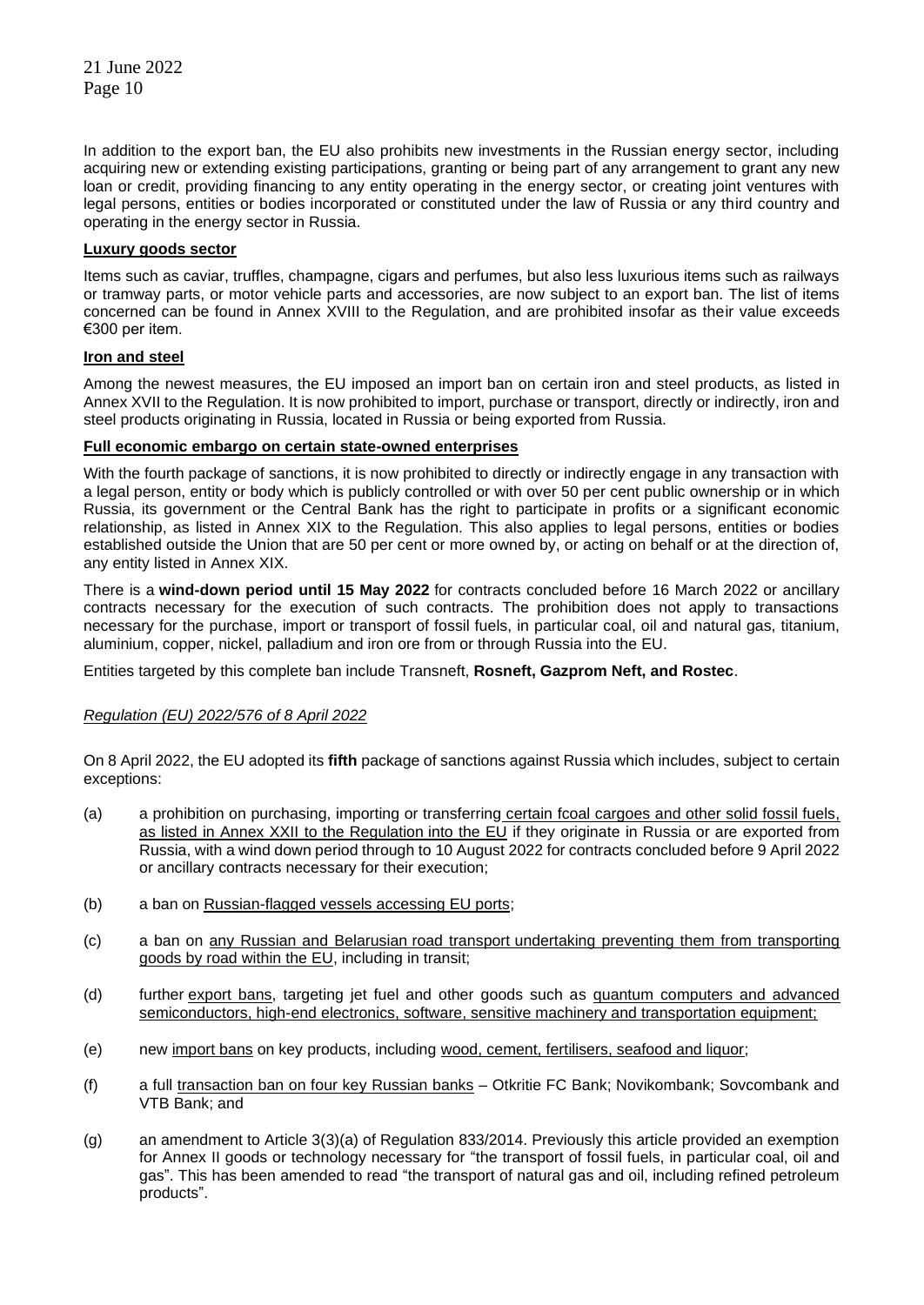# **Ban on Russia-flagged vessels accessing EU Ports**

Article 3ea(1) of Regulation 2022/576 provides that it shall be prohibited to provide access after 16 April 2022 to EU ports to any vessel registered under the flag of Russia. The prohibition extends to any vessels which changed their Russian flag or registration to the flag or register of any other state after 24 February 2022.

There are limited exceptions to this prohibition, including vessels dealing with: (i) natural gas and oil into the EU: (ii) pharmaceutical, medical, agricultural and food products; (iii) humanitarian purposes; (iv) transport of nuclear fuel for civil nuclear capabilities; and (v) coal and other solid fossil fuels into the EU.

On 13 April 2022, the EU introduced new regulations which permits the provision of funds or economic resources to sanctioned parties where the funds or economic resources are necessary for exclusively humanitarian purposes in Ukraine.

# *Regulation (EU) 2022/879 of 3 June 2022*

On 4 June 2022, the EU adopted its **sixth** package of sanctions against Russia which includes:

- (a) A prohibition on the purchase, import or transfer of certain restricted crude oil cargoes and petroleum products originating in or exported from Russia into the EU. For restricted crude oil cargoes, there is a transitory period of six months (until 5 December 2022) for existing contracts dated before 4 June 2022 of ancillary contracts necessary for their execution and "one-off" spot transactions concluded and executed before 5 December 2022. Similar exceptions apply to the restrictions on refined petroleumproducts save that a transitory period of eight months (until 5 February 2023) is available. The above exceptions also come with certain reporting obligations to the EU Commission. Further, temporary exceptions apply to Bulgaria, Croatia and Czechia. There is also an exception for restricted oil and petroleum cargoes which originate in a third country and are only being loaded in, departing from or transiting through Russia, provided that both the origin and the owner of those goods are non-Russian as well as with respect to restricted crude oil products delivered by pipeline from Russia into Member States.
- (b) After a wind down period of 6 months (i.e until 5 December 2022), for contracts concluded before 4 June 2022 or ancillary contracts necessary for their execution, EU operators will be prohibited from insuring and financing the transport, in particular through maritime routes including by ship-to-ship transfers, of restricted crude oil and petroleum cargoes to third countries. The provision of, inter alia, technical assistance and brokering services in relation to the transport of such restricted cargoes is also be prohibited unless the above wind down period applies.
- (c) The "de-Swifting" of Sberbank, Credit Bank of Moscow and the Russian Agricultural Bank (JSC Rosselkhozbank).
- (d) Restrictions on three Russian state-owned broadcasters (Rossiya RTR/RTR Planeta, Rossiya 24/Russia 24 and TV Centre International) who are prohibited from distributing their content in the EU.
- (e) A ban on the provision of accounting, auditing, business and management consulting or public relations services to Russian companies, with a transition period until 5 July 2022 for contracts concluded before 4 June 2022.
- (f) An expansion on the list of advanced technology banned from export to Russia, to include additional chemicals that could be used in the process of manufacturing chemical weapons.
- (g) The addition of 65 individuals and 18 entities to the EU's asset freeze list. These include military staff and entities deemed to be supporting the Ministry of Defence of the Russian Federation.

# **Individual designations and Russian elites**

So far, targeted individuals include: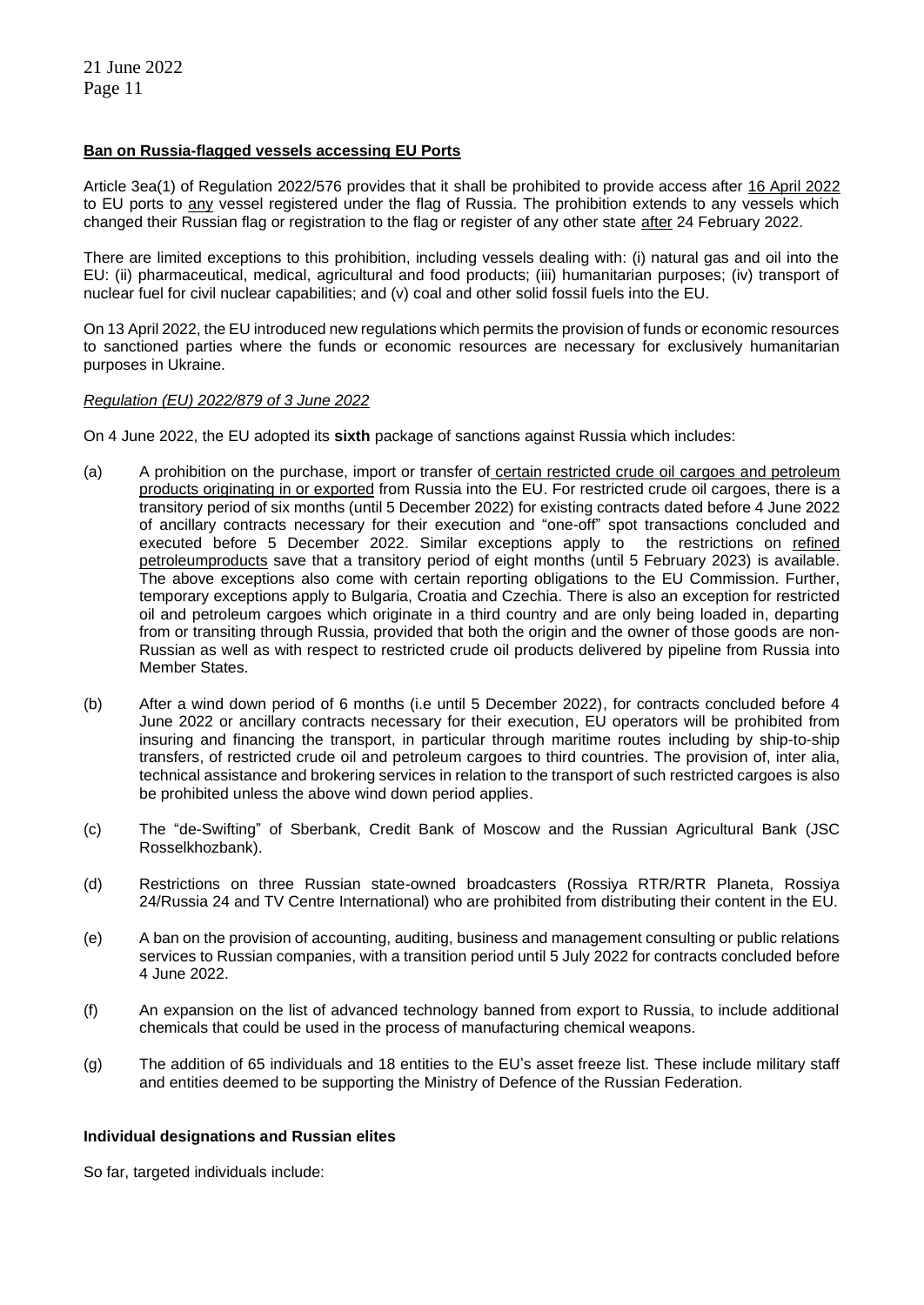- (a) 336 members of the Russian State Duma who voted in favour of the recognition of the independence of the Donetsk and Luhansk regions;
- (b) 22 individuals accused of supporting, implementing or benefiting from actions that undermine the territorial integrity, sovereignty, independence and stability of Ukraine;
- (c) 99 individuals, including members of the Russian National Security Council, accused of having supported Russia's recognition of the Donetsk and Luhansk regions or facilitating military action from Belarus;
- (d) President Vladimir Putin and Russia's Minister of Foreign Affairs Sergey Lavrov;
- (e) Russian elites, including:
	- i. Nikolay Tokarev (CEO of Transneft);
	- ii. Gennady Timchenko (Founder of Volga Group);
	- iii. Alisher Usmanov (Shareholder of MetalloInvest);
	- iv. Mikhail Fridman and Petr Aven (Shareholders of Alfa Group);
	- v. Alexander Dmitrievich Pumpyansky and Dmitry Alexandrovich Pumpyansky (linked to PJSC Pipe Metallurgical Company)
	- vi. Andrey Igorevich Melnichenko (owner of EuroChem)
	- vii. Dmitry Arkadievich Mazepin (CEO of Uralchem)
	- viii. Mikhail Eduardovich Oseevsky (President of PJSC Rostelecom)
	- ix. Mikhail Igorevich Poluboyarinov (CEO of OJSC Aeroflot)
	- x. Sergey Alexandrovich Kulikov (Chariman of RUSNANO LLC)
	- xi. Andrey Andreevich Guryev (CEO of PJSC PhosAgro)
	- xii. Dmitry Vladimirovich Konov (Chairman of PJSC SIBUR)
	- xiii. Nikita Dmitrievich Mazepin (General Director of JSC UCC Uralchem)
	- xiv. Roman Abramovich (Owner of Chelsea Football Club)
	- xv. German Khan (Co-founder of Alfa Group)
	- xvi. Surhiy Vitalovich Kurchenko
	- xvii.Yevgeniy Vikorovich Progozhin (founder of Wagner Group)
	- xviii. Andrey Melnichenko (former UBO of Eurochem Group and SUEK)

xix. Aleksandra Melnichenko (UBO of Eurochem Group and SUEK)

- (f) 146 members of the Russian Federation Council that ratified the government decisions of the '*Treaty of Friendship, Cooperation and Mutual Assistance between the Russian Federation and the Donetsk People's Republic and between the Russian Federation and the Luhansk People's Republic'.*
- (g) 9 entities active in the aviation, military and dual-use, shipbuilding and marine building sectors.

# **Donetsk and Luhansk**

Largely mirroring the existing restrictions on Crimea and Sevastopol, the EU has introduced trade restrictions on the Donetsk and Luhansk regions. Namely, the prohibitions include:

- an import ban on goods originating in those territories;
- a prohibition to provide, directly or indirectly, financing or financial assistance as well as insurance and reinsurance related to the import of such goods;
- an export ban for certain listed goods and technologies suited for the use in the following sectors:
	- transport;
	- telecommunications;
	- energy; and
	- the prospecting, exploration and production of oil, gas and mineral resources;
- a prohibition to provide, directly or indirectly, technical assistance or brokering services related to the goods and technology subject to the export ban, or related to the provision, manufacture, maintenance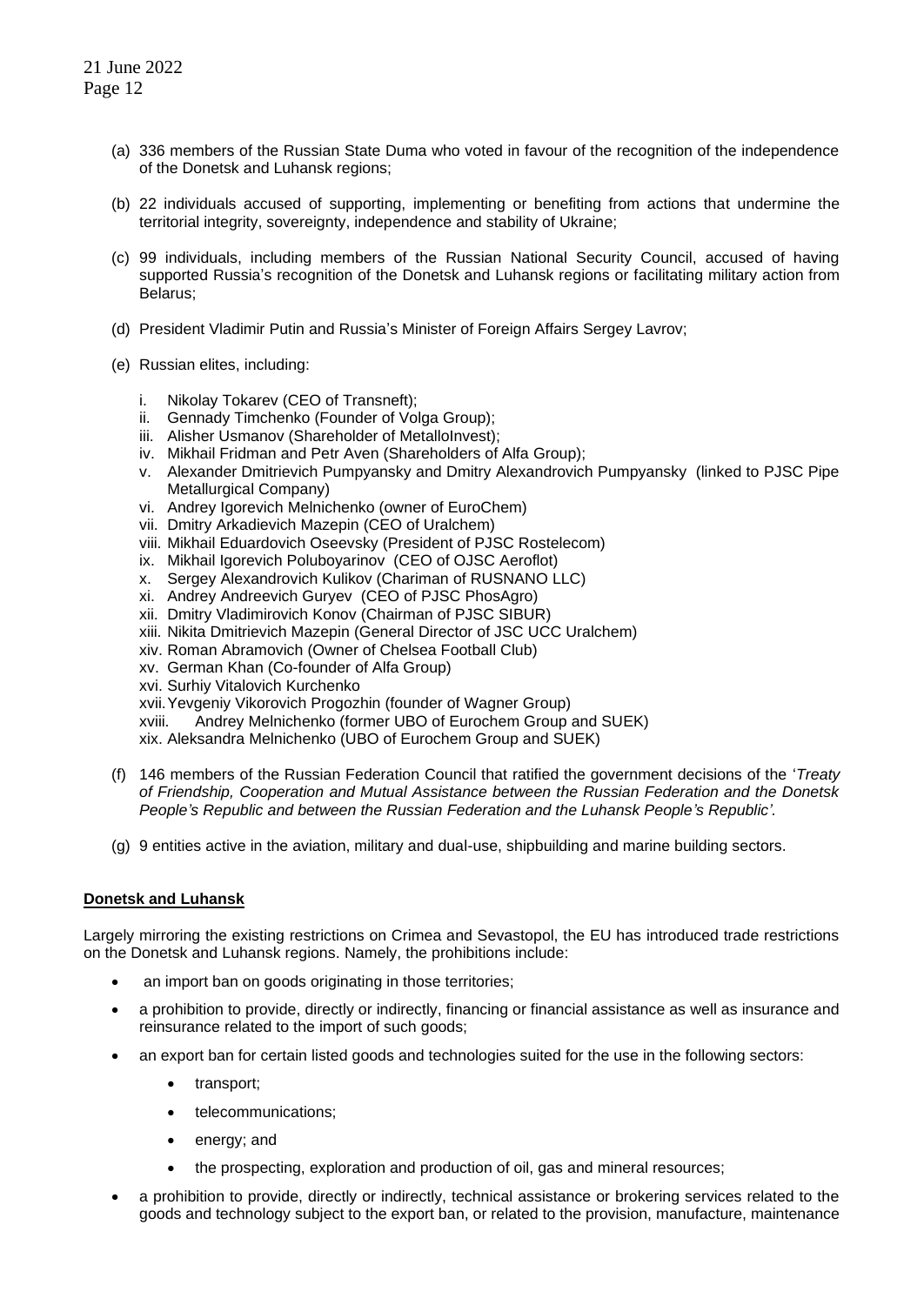and use of such items to any natural or legal person, entity or body in those territories or for use in those territories;

- a prohibition to provide, directly or indirectly, financing or financial assistance related to the goods and technology subject to the export ban to any natural or legal person, entity or body in those territories or for use in those territories;
- a prohibition to provide technical assistance, or brokering, construction or engineering services directly relating to infrastructure in those territories in the sectors subject to the export ban, independent of the origin of the goods and technology;
- a prohibition to acquire any new, or extend any existing participation in ownership of, real estate located in those territories;
- a prohibition to acquire any new, or extend any existing participation in ownership or control of, entities in those territories;
- a prohibition to grant or be part of any arrangement to grant any loan or credit or otherwise provide financing, including equity capital, to an entity in those territories, or for the documented purpose of financing such an entity;
- a prohibition to create any joint venture in those territories or with an entity in those territories;
- a prohibition to provide investment services directly related to the activities listed above in those territories; and
- a prohibition to supply tourism services in those territories.

# **United Kingdom**

On 22 February 2022, Prime Minister Boris Johnson announced **blocking sanctions against five Russian banks** - Rossiya, IS Bank, GenBank, Promsvyazbank and the Black Sea Bank - **and three oligarchs<sup>2</sup>** . Similar to the U.S., all UK assets of the sanctioned banks and persons will be frozen. All UK individuals and entities will also be barred from having dealings with them.

On 24 February 2022, the UK further announced:

• New financial measures targeting Russian finance, full asset freeze on VTB Bank PJSC, total exclusion of Russian banks from UK financial system by stopping them from accessing sterling and clearing payments in the UK.

• "Powers will enable" ban of raising of funds by Russian state/private in the UK, banning dealing with securities and making loans to them. Limits to amounts of money that Russian nationals can deposit in UK accounts.

• Asset freezes on more than 100 new entities and individuals, including all major manufacturers, and ban of Aeroflot from the UK.

• New legislation to ban the export of all dual-use items to Russia, including a range of high-end and critical technological components, including electronics, telecommunications, aerospace.

• Further detail before Easter on new policies to be introduced to tackle sanctions avoidance.

On 25 February 2022, the UK imposed asset freeze restrictions on President Putin and Sergei Lavrov, Russia's Minister of Foreign Affairs and banned Aeroflot from UK airspace.

The Office of Financial Sanctions Implementation published a General Licence, which allows for the wind-down of transactions involving VTB Bank and its UK subsidiary VTB Capital plc and any entity owned or controlled by VTB Capital plc incorporated in the UK<sup>3</sup>. The General Licence takes effect from 25 February 2022 and expires on 27 March 2022.

<sup>&</sup>lt;sup>2</sup> Gennady Timchenko, and Boris and Igor Rotenberg.

<sup>3</sup> https://www.gov.uk/government/collections/ofsi-general-licences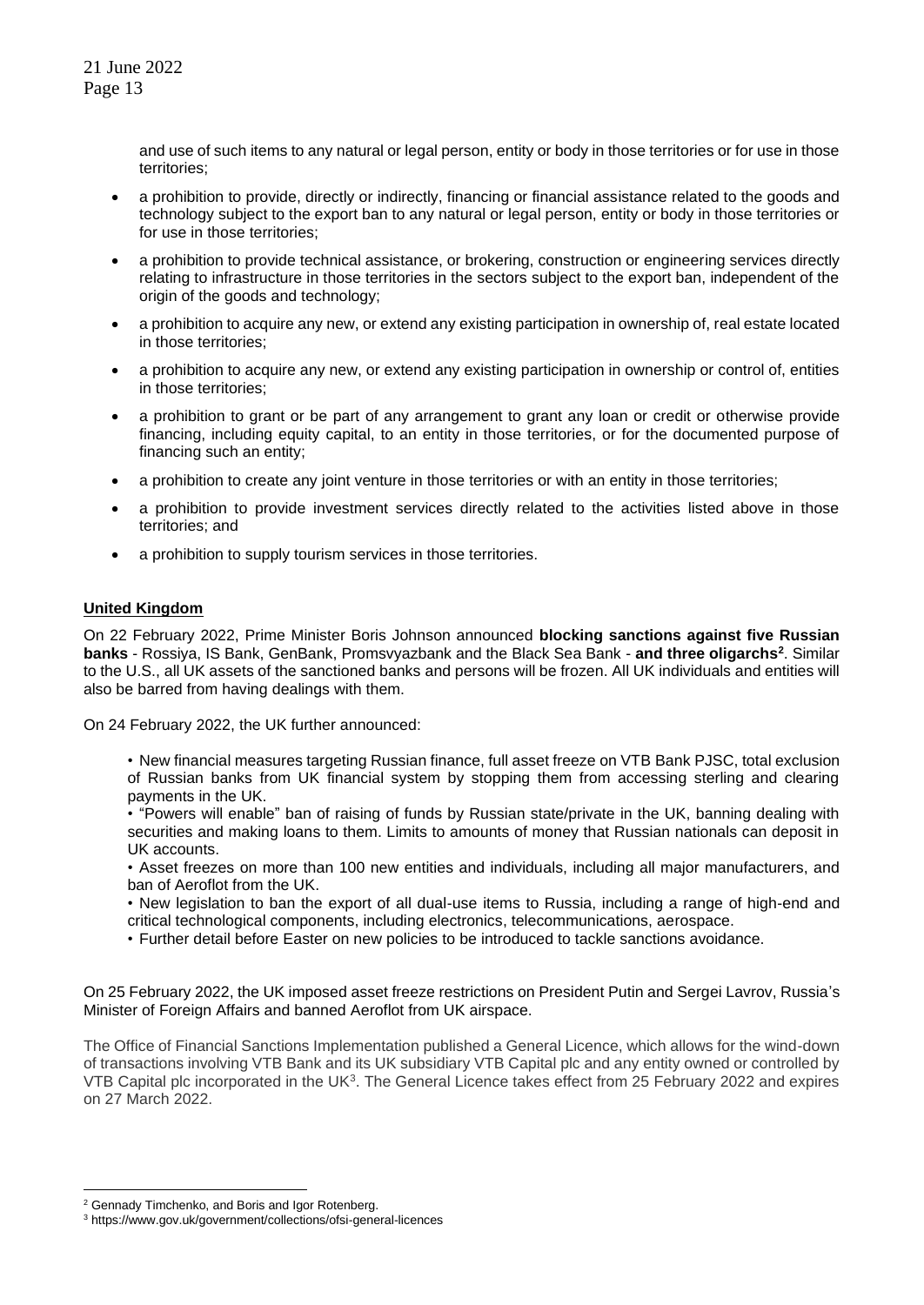On 28 February 2022, the UK announced<sup>4</sup> that it will take "*further restrictive economic measures in response to the invasion of Ukraine by Russia by targeting the Central Bank of the Russian Federation (CBR)".* According to the announcement, UK persons will be prohibited from engaging in financial transactions involving the CBR, the Russian National Wealth Fund, and the Ministry of Finance of the Russian Federation. In addition to the above list announced on 25 February, new restrictions in relation to CBR and Russian financial institutions will include, inter alia,:

- measures to prevent Russian companies from issuing transferable securities and money market instruments in the UK. This will form a sweeping addition to existing financial restrictions - in addition to the prohibition of the Russian state raising sovereign debt in the UK already announced; and
- authority to prevent designated banks from accessing Sterling and clearing payments through the UK.

Importantly, as of 28 February, the following financial institutions have been added to the consolidated sanctions list and are now subject to an asset freeze.

- 1. VEB.RF (Group ID: 14198)
- 2. BANK OTKRITIE FINANCIAL CORPORATION PJSC (Group ID: 14199); and
- 3. PJSC SOVOCOMBANK (Group ID: 141200)

*Russian oligarchs / Individuals associated with Putin regime*

| 22 February<br>2022<br>24 February<br>2022 | (i) Gennadiy Nikolayevich Timchenko; (ii) Boris Romanovich Rotenberg; (iii) Igor<br>Arkadyevich Rotenberg<br>(i) Denis Alexandrovich Bortnikov; (ii) Petr Mikhailovich Fradkov; (iii) Kirill<br>Nikolaevich Shamalov; (iv) Yury Borisovich Slyusar; (v) Elena Alexandrovna<br>Georgieva |  |  |
|--------------------------------------------|-----------------------------------------------------------------------------------------------------------------------------------------------------------------------------------------------------------------------------------------------------------------------------------------|--|--|
| 25<br>February<br>2022                     | (i) Vladimir Vladimirovich Putin; (ii) Sergei Viktorovich Lavrov                                                                                                                                                                                                                        |  |  |
| 1 March 2022                               | (i) Kirill Alexandrovich Dmitriev                                                                                                                                                                                                                                                       |  |  |
| 4 March 2022                               | (i) Igor Ivanovich Shuvalov; (ii) Alisher Burkhanovich Usmanov                                                                                                                                                                                                                          |  |  |
| March<br>10<br>2022                        | (i) Mr Andrei Leonidovich Kostin; (ii) Mr Alexei Borisovich Miller; (iii) Mr Oleg<br>Vladimirovich Deripaska; (iv) Roman Arkadyevich Abramovich; (v) Nikolai Petrovich<br>Tokarev; (vi) Dmitri Alekseevich Lebedev; (vii) Igor Ivanovich Sechin                                         |  |  |
| March<br>11<br>2022                        | 386 members of the Russian Duma                                                                                                                                                                                                                                                         |  |  |
| 15<br>March<br>2022                        | (i) Mickhail Fridman; (ii) German Khan; (iii) Petr Aven; (iv) Alexey Mordashov; (v)<br>Andrey Melnichenko; (vi) Viktor Vekselberg; (vii) Alexander Ponomarenko; (viii)<br>Dmitry Pumpyansky; and (ix) Vadim Moshkovich                                                                  |  |  |
| 08 April 2022                              | (i) Katerina Vladimirovna Tikhonova; (ii) Maria Vladimirovna Vorontsova; and (iii)<br>Yekaterina Sergeyevna Vinokuyrova.                                                                                                                                                                |  |  |
| 13 April 2022                              | Pavel Ezubov (Cousin of Oleg Deripaska); (ii) Andrey Fursenko (Assistant to<br>President Putin); (iii) Vagit Alekperov (President of Lukoil); and (iv) Andrey Bokarev<br>(President of JSC Transmashholding).                                                                           |  |  |
| 14 April 2022                              | (i) Eugene Tenenbaum; and (ii) David Davidovich                                                                                                                                                                                                                                         |  |  |
| 21 April 2022                              | (i) Oleg Valentinovich Belozyorov; (ii) Nikolay Vaselyevich Bogdanovsky; (iii)<br>Aleksandr Petrovich Chupriyan; (iv) Valery Flyustikov; (v) Anzhelika Khan; (vi)                                                                                                                       |  |  |

<sup>4</sup> https://www.gov.uk/government/news/uk-statement-on-further-economic-sanctions-targeted-at-the-central-bank-of-the-russianfederation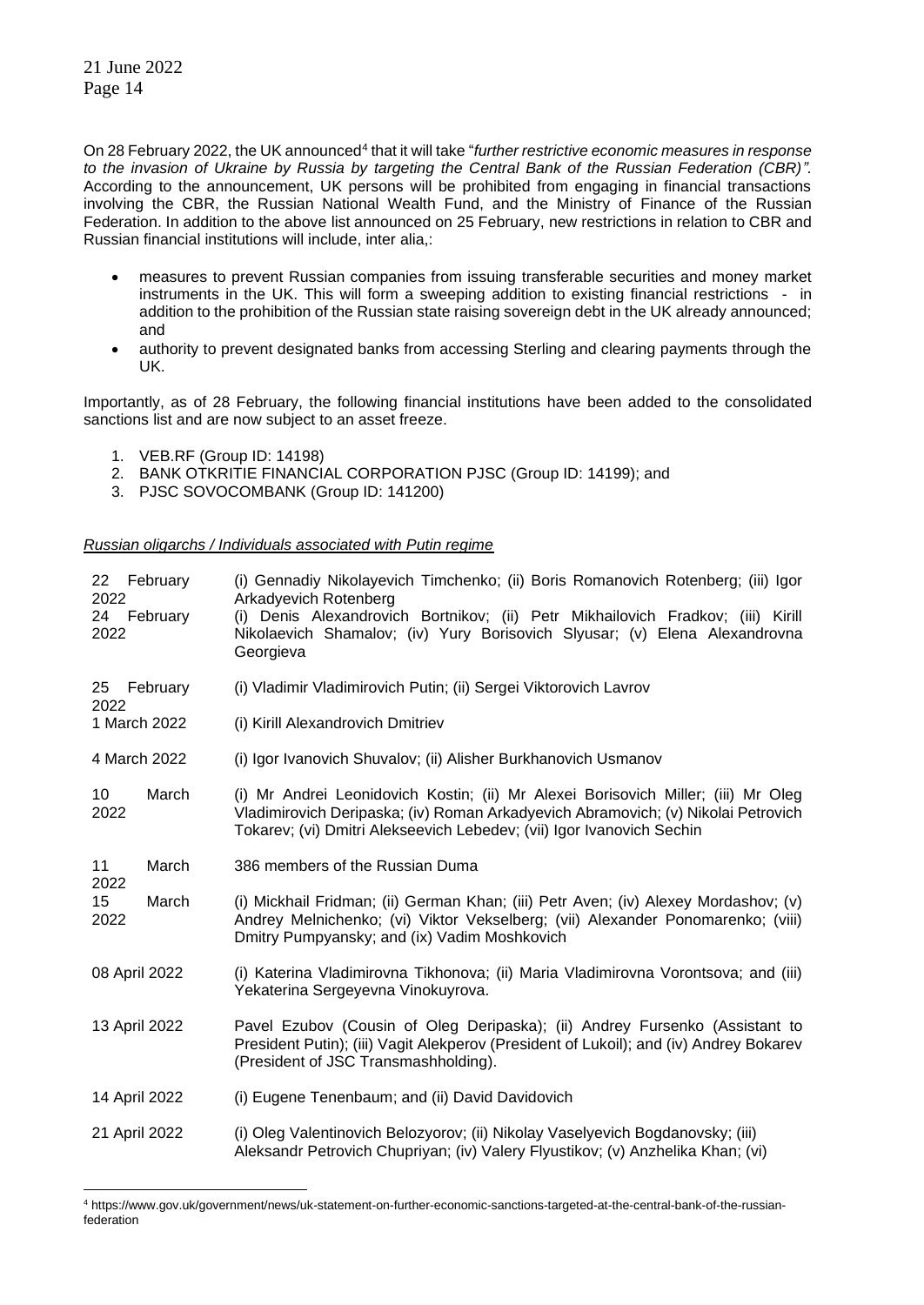Page 15 Ilya Kiva; (vii) Igor Yevgenyevich Konashenkov; (viii) Sergei Borisovich Korolyov; (ix) Igor Yurievich Korotchenko; (x) Anton Valerevich Kuprin; (xi) Boris Viktorovich Obnosov; (xii) Azatbek Omurbekov; (xiii) Aleksei Viktorovich Pimanov; (xiv) Arkadiy Yurevich Romanov; (xv) Andrey Nikolayevich Serdyukov; (xvi) Andrei Olgertovich Volozhinsky 13 May 2022 (i) Alina Maratovna Kabaeva; (ii) Viktor Nikolaevich Khmarin; (iii) Mikhail Alekseevich Klishin; (iv) Vladimir Petrovich Kolbin; (v) Lyudmila Aleksandrovna Ocheretnaya; (vi) Aleksandr Grigorevich Plekhov; (vii) Igor Alexandrovich Putin; (viii) Mikhail Evgenievich Putin; (ix) Roman Igorevich Putin; (x) Yuri Nikolayevich Shamalov; (xi) Mikhail Lvovich Shelomov; and (xii) Anna Yakovlena Zatsepilina. *Other* 24 February 2022 *Various parties associated with Russian military*  (i) State Corporation for the Promotion of the Development; (ii) Public Joint Stock Company "United Aircraft Corporation"; (iii) Tactical Missiles Corporation Joint Stock Company; (iv) UralVagonZavod; (v) Public Joint Stock Company "United Shipbuilding Corporation" 1 March 2022 (i) Russian Direct Investment Fund 24 March 2022 (i) Wagner; (ii) Vserossiskiy Institut Aviatsionnykh Materialov; (iii) The Planar Company; (iv) Sovcomflot; (v) Russian Venture Company; (vi) Russian Railways; (vii) Rushydro; (viii) Radioavtomatika Llc; (ix) Makeyev State Missile Center; (x) Limited Liability Company Inspira Invest A; (xi) Limited Liability Company Atlant S; (xii) Kronshtadt; (xiii) Joint Stock Company Salavat Chemical Plant; (xiv) Joint Stock Company Salavat Chemical Plant; (xv) Joint Stock Company Federal Scientific And Production Center Titan Barrikady; (xvi) Exiar; (xvii) Alrosa 31 March 2022 (i) Photon Pro LLP; (ii) Majory LLP; (iii) Djeco Group LP; (iv) Rossiya Segodnya; (v) TV-Novosti 21 April 2022 (i) Aleksandrov Scientific Research Technological Institute Niti; (ii) Central Research Institute Of Machine Building JSC; (iii) Federal State Unitary Enterprise Dukhov Automatics Research Institute; (iv) JSC Arzamas Machine-Building Plant; (v) JSC GTLK; (vi) JSC Kalashnikov Concern; (vii) LLC Military Industrial Company; (viii) Promtech-Dubna JSC; (ix) Radiotechnical and Information Systems Concern; (x) Rocket And Space Centre Progress JSC 4 May 2022 (i) Evgeny Poddubny; (ii) Alexander Kots; and (iii) Dmitry Steshin 5 May 2022 Evraz PLC 19 May 2022 (i) JSC Rossiya Airlines; (ii) JSC Ural Airlines; and (iii) PJSC Aeroflot.

### *Relevant wind-down provisions / licences*

21 June 2022

**VTB Bank** (GL INT/2022/1272278) – On 25 February 2022, the UK issued a general licence which allows for the wind-down of transactions involving VTB Bank and its UK subsidiary VTB Capital plc and any entity owned or controlled by VTB Capital plc incorporated in the UK. The General Licence expires on 27 March 2022.

**VTB UK subsidiaries** (GL INT/2022/1280876) – On 1 March 2022, the UK issued a general licence which permits any subsidiary of VTB incorporated in the UK, to make payments for its basic needs, reasonable fees or reasonable service charges and reasonable professional fees for the provision of legal services or reasonable expenses associated with the provision of legal services. The General Licence expires on 1 March 2023.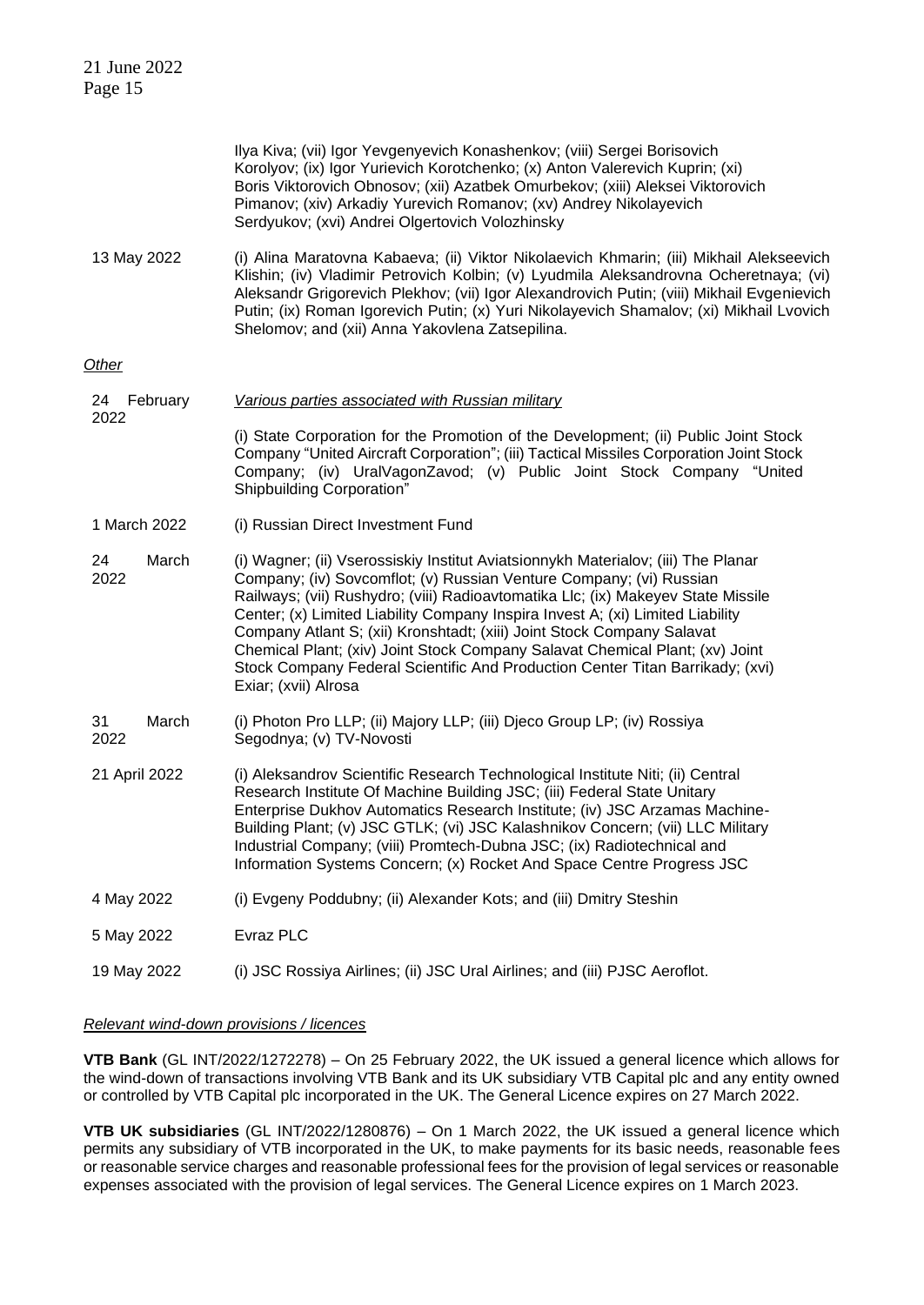**VTB Capital** (GL INT/2022/1280976) – On 1 March the UK also issued general licence which permits anything to be done on or on behalf of a Relevant Authority in relation to a UK subsidiary of VTB Capital functions of that authority as they relate to the supervision or protection, maintenance or enhancement of the stability of the financial system of the UK. The General Licence expires on 1 March 2023.

**Other Banks** (GL INT/2022/1295476) – On 4 March 2022, the UK issued a similar general licence that provides for a wind down period until 3 April 2022 in relation to transactions involving the following designated banks: Bank Otkritie, Promsvyazbank, Bank Rossiya, Sovcombank and VEB.

On 6 April 2022, the UK imposed an asset freeze on PJSC Sberbank and Credit Bank of Moscow.

**Sberbank** (GL INT/2022/1277778) – On 6 April 2022, the UK issued a general licence authorising transactions with Sberbank in relation to energy-related payments.

**Credit Bank of Moscow** (GL INT/2022/1544176) – On 6 April 2022, the UK issued a General Licence authorising wind-down transactions with Credit Bank of Moscow and its majority-owned subsidiaries until 6 May 2022.

**Gazprombank** (GL INT/2022/1630477) – On 21 April 2022, the UK issued a General Licence authorising payments to Gazprombank and its subsidiaries until 31 May 2022 for the purposes of ensuring gas supplies in the EU.

On 27 April 2022, the UK issued GL INT/2022/1679676, which permits certain specified activities in connection with law enforcement and asset recovery.

# *Capital Markets restrictions (i.e. Loans / Credit and Transferable securities)*

On 1 March 2022, The Russia (Sanctions) (EU Exit) (Amendment) (No. 2) Regulations 2022 ("**Amendment No. 2**") was introduced, expanding pre-existing Russia capital markets restrictions. The parties already subject to certain restrictions were those parties listed at Schedule 2 of the UK Russia Regulations, namely:

### Schedule 2 entities

| Sberbank       | VTB Bank       | Gazprombank    | Vnesheconombank (VEB)       |
|----------------|----------------|----------------|-----------------------------|
| Rosselkhozbank | OPK Oboronprom | Uralvagonzavod | United Aircraft Corporation |
| Rosneft        | Transneft      | Gazprom Neft   |                             |

In the case of VTB Bank, VEB, United Aircraft Corporation, UralVagonZavod these restrictions have been slightly overtaken by their addition to the UK Sanctions List.

With regard to Sberbank, it is also subject to correspondent bank restrictions (see section 3 below).

**Chelsea Football Club** (GL INT/2022/1327076) – On 10 March 2022, the UK issued a general licence that allows for the continued operation of Chelsea Football Club and its subsidiaries, it being owned by Roman Abramovich. The General Licence expires on 31 May 2022.

### *Loans and Credit Agreements*

- 1. Under Amendment No. 2 UK persons are prohibited from knowingly (or with reasonable cause to suspect) from directly or indirectly providing "relevant loans". Relevant loans are any loans within the following categories:
	- (1) Category 1 loans<sup>5</sup> prohibits loans with a maturity period exceeding 30 days made on or after the UK's exit date from the EU to: (i) Schedule 2 entities; (ii) non-UK subsidiaries of Schedule 2 entities; and (iii) entities acting on behalf of either (i) or (ii).

<sup>5</sup> These loans were prohibited prior to The Russia (Sanctions) (EU Exit) (Amendment) (No. 2) Regulations 2022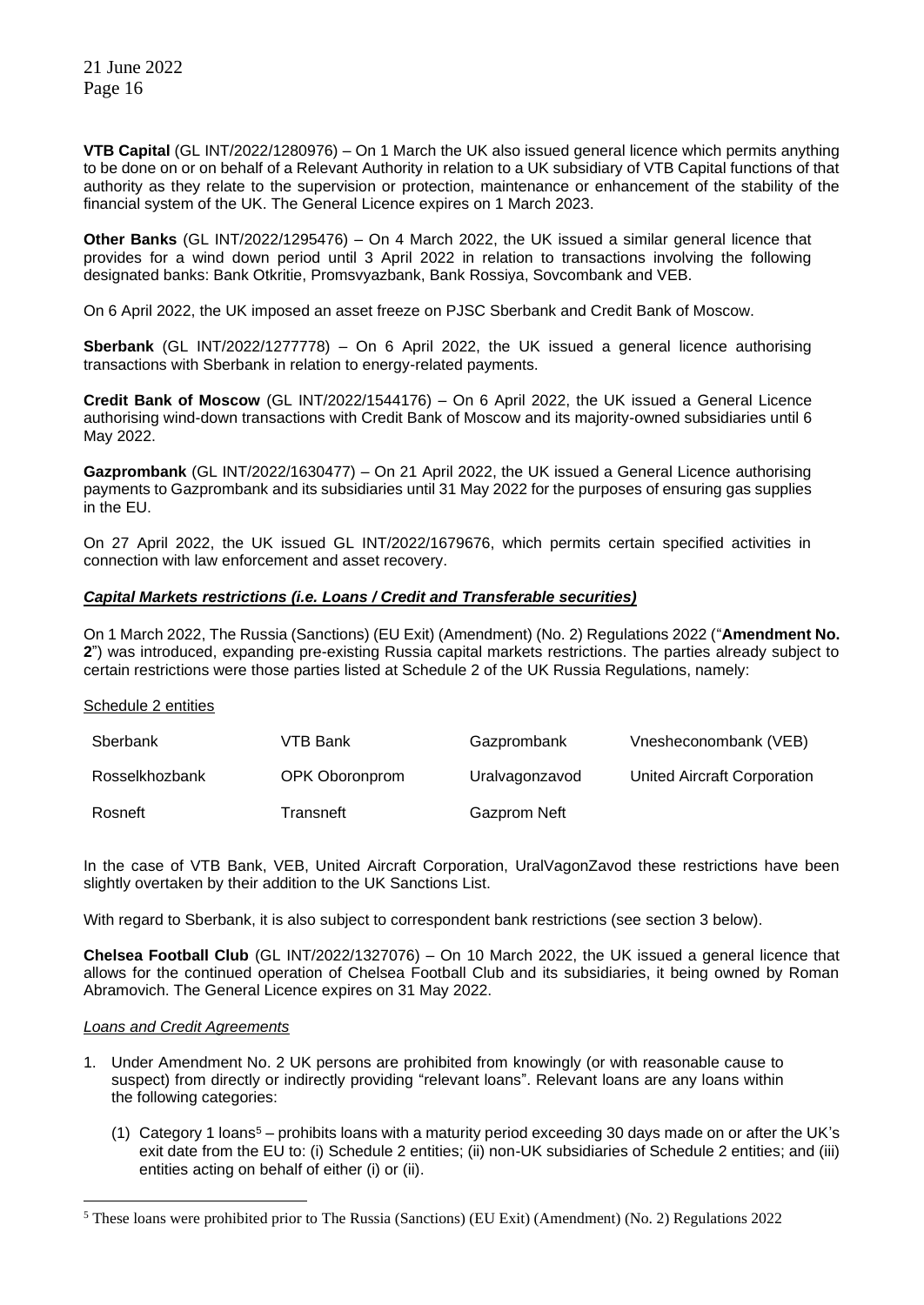- (2) Category 2 loans prohibits loans with a maturity period exceeding 30 days made on or after 1 March 2022 to UK subsidiaries of Schedule 2 entities.
- (3) Category 3 loans prohibits loans with a maturity period exceeding 30 days made on or after 1 March 2022 to:
	- (i) entities connected with Russia (meaning entities incorporated / constituted under the laws of Russia or domiciled in Russia (see Regulation 19A);
	- (ii) entities owned by persons falling within (i); or
	- (iii) entities acting on the behalf of entities within (i) or (ii).

EXCLUDING:

- (iv) any Category 1,2 or 4 loans; and
- (v) loans to entities domiciled in a country other than Russia, or any entities owned by same or acting on their behalf.
- (4) Category 4 loans prohibits loans made on or after 1 March 2022 to the Government of Russia with no maturity threshold.

**Similar to the position under the equivalent EU restrictions, FAQ 7 of the UK's 'Russia Guidance' (last updated June 2020) confirms that payment terms/delayed payment for goods or services are not considered loans or credit. The provision of payment terms/delayed payment may not be used, however, to circumvent the prohibition to provide new loans or credit.**

Certain exceptions apply, including for emergency funding to meet liquidity criteria for any UK subsidiaries, as well as loans consisting of a drawdown or disbursement made under an arrangement entered into before 15 September 2014 (for Category 1 loans) and before 1 March 2022 (for Category 2-4 loans).

### *Dealing with transferable securities or money-market instruments*

Under the Amendment No. 2, UK persons are also prohibited from directly or indirectly dealing with various transferable securities or money-market instruments. The relevant restricted categories follow a similar pattern to the loan / credit restrictions:

- (1) Restriction on dealing with transferable security or money-market instrument which have a maturity exceeding 30 days issued on or after 1 August 2014 by Sberbank, VTB Bank, Gazprombank, VEB and Rosselkhozbank or any non-UK subsidiary.
- (2) Restriction on dealing with transferable security or money-market instrument which have a maturity exceeding 30 days issued on or after 12 September 2014 by OPK Oboronprom, United Aircraft Corporation, Uralvangonzavod, Rosneft, Transneft and Gazprom Neft or any non-UK subsidiary.
- (3) Restriction on dealing with transferable security or money-market instrument which have a maturity exceeding 30 days issued on or after 1 March 2022 by any UK subsidiary of a Schedule 2 entity.
- (4) Restriction on dealing with transferable security or money-market instrument issued on or after 1 March 2022 (without maturity threshold) by
	- (i) entities connected with Russia; or
	- (ii) entities owned by persons falling within (i); or
	- (iii) entities acting on the behalf of entities within (i) or (ii).

EXCLUDING

(iv) A Schedule 2 entity;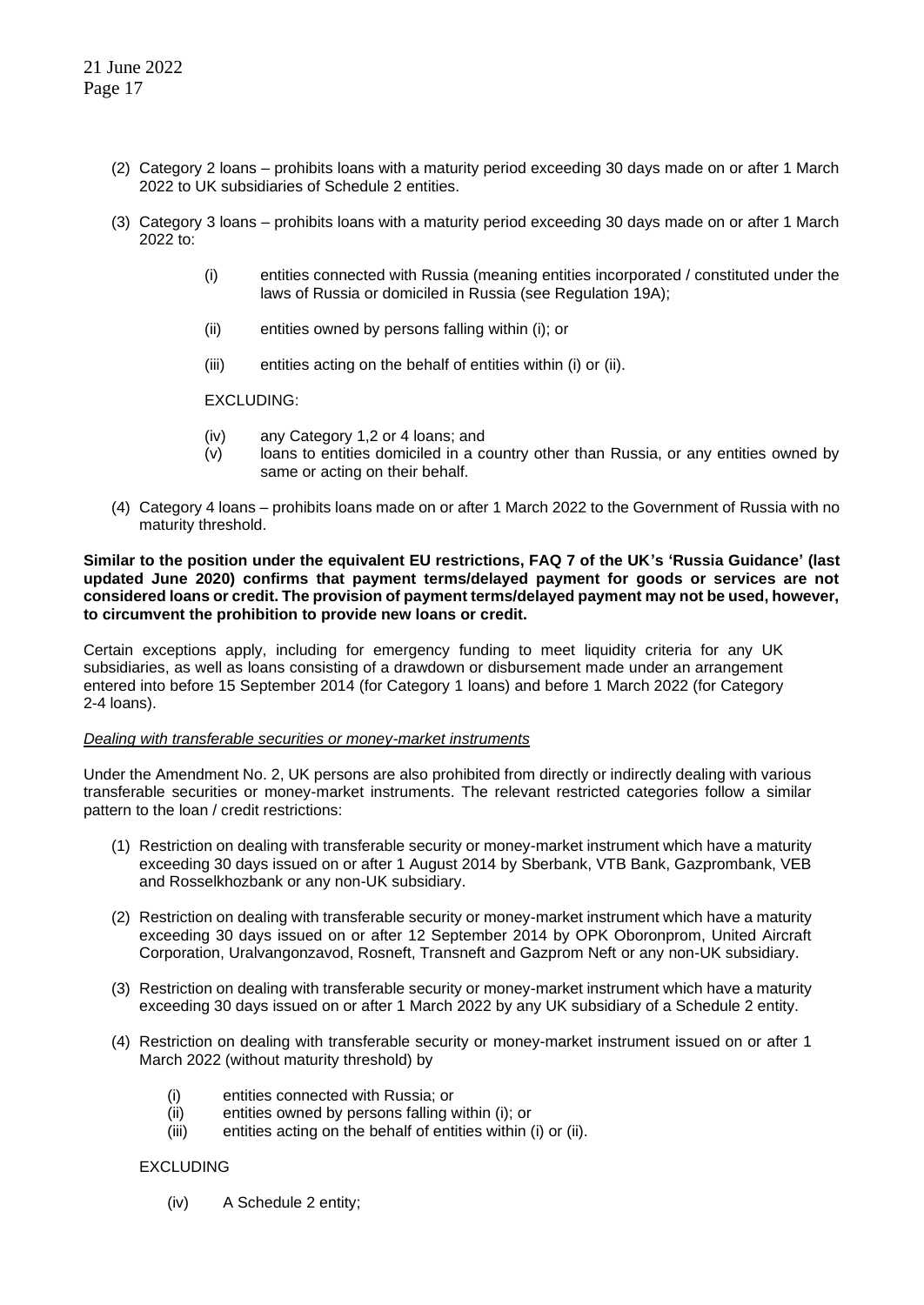- (v) An entity domiciled in a country other than Russia, or any branch subsidiary, wherever located, of same.
- (5) Restriction on dealing with transferable security or money-market instrument issued on or after 1 March 2022 (without maturity threshold) by the Government of Russia.

Again, certain narrow exceptions apply.

# **i Correspondent Bank restrictions**

Amendment No. 2 prohibits UK credit or financial institutions from:

- (1) establishing or continuing a correspondent banking relationship with any party designated pursuant to the UK Russia Regulation and Sberbank, as well as any credit or financial institution (UK or non-UK) indirectly or directly owned or controlled by them; and 1.
- (2) processing sterling payments to designated entities and Sberbank, as well as any credit or financial institution (UK or non-UK) indirectly or directly owned or controlled by them.

GL INT/2022/1277778: provides for a wind down period until 31 March UK where credit or financial institutions and "relevant institutions" (as defined) continue correspondent banking relationships with Sberbank and process sterling payments to, from or via Sberbank (or entities it owns or controls);

GL INT 2022/1277877: further extends the wind down period in respect of GL INT/2022/1277778 until 24 June 2022 regarding the clearing and correspondent bank prohibitions, for payments relating to "*relevant energy products*", i.e. crude oil, gas, and petroleum products (with reference to specific commodity codes);

GL INT/2022/1277777: further provides for a 7-day wind down period for sovereign debt, loans and money market instruments measures. The General Licence expired on 8 March 2022.

# **ii Central Bank – financial and investment restrictions**

The Russia (Sanctions) (EU Exit) (Amendment) (No. 5) Regulations 2022 imposes additional financial and investment restrictions on the Russia Central Bank ("**Amendment No. 5"**). Under Amendment No. 5, UK persons are prohibited from providing financial services for the purpose of foreign exchange reserve and asset management to the following:

- the Central Bank of the Russian Federation;
- the National Wealth Fund of the Russian Federation;
- the Ministry of Finance of the Russian Federation;
- a person owned or controlled directly or indirectly by any of the persons above; or
- a person acting on behalf of or at the direction of any of the persons above.

GL INT/2022/1298776: provides for a wind down until 3 April 2022 regarding restrictions on providing financial services to Sberbank or a subsidiary.

### *Ban on Russian vessels to enter UK ports*

On 28 February, the UK Secretary of State for Transport issued an announcement ordering the UK ports to block any vessels that are Russian-flagged or believed to be registered, owned or controlled by any person connected with Russia as it ratcheted up the pressure on Moscow.

The Russia (Sanctions) (EU Exit) (Amendment) (No. 4) Regulations 2022 imposed further shipping sanctions ("Amendment No. 4"). In particular, the following vessels are prohibited from accessing UK ports:

- (1) vessels owned, controlled, chartered or operated by a designated person;
- (2) vessels owned, controlled, chartered or operated by persons connected with Russia;
- (3) Russian-flagged vessels;
- (4) Vessels registered in Russia, or
- (5) "specified ships".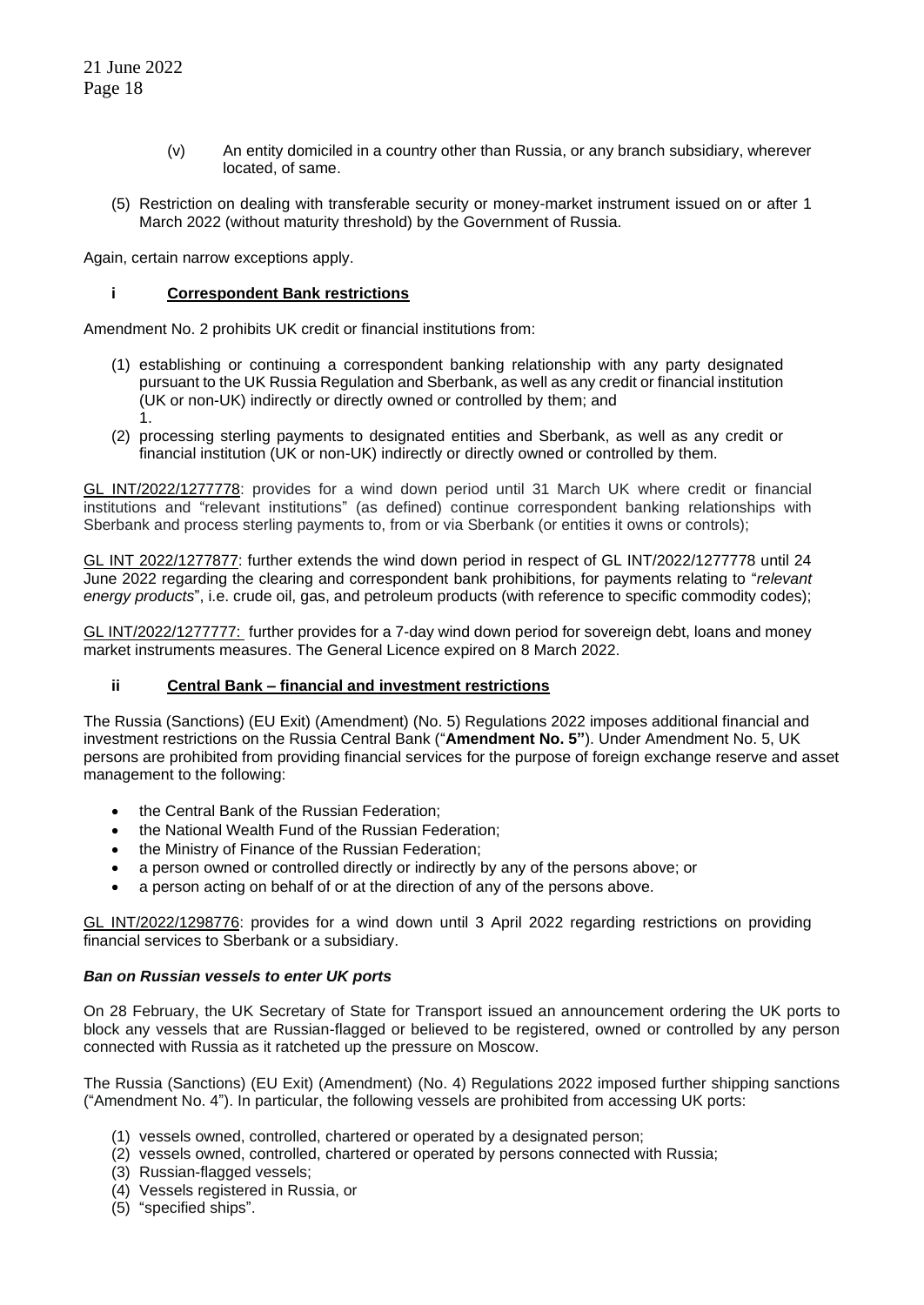For the purposes of the restrictions, a ship is:

- 2. "Owned" by a person if: (i) the legal title to the ship, or to any share in the ship, is vested in the person, or (ii) the person has a beneficial interest in the ship or in any share in the ship; and
- 3. "Controlled" by a person who is able to take decisions about its operation, including (but not limited to) decisions about the route the ship may take and the appointment of master or crew. a ship is not "controlled" by its master or crew, unless that master or crew are designated persons under the relevant regulations of this Part
- 4. A "specified ship" is a ship specified by the Secretary of State, which the Secretary of State has reasonable grounds to suspect the ship is being used for activity whose object or effect is to contravene or circumvent the UK Russia Regulations.

The Secretary of State or a UK harbour authority has the power to issue the following to the relevant master or pilot: (i) a port barring direction in relation to a specified ship; (ii) a port entry direction or movement direction in relation to Restricted Vessels; or (iii) a detention order requiring the detention of Restricted Vessels at a port or anchorage of the UK.

Any directions given by the Secretary of State must be complied by any person to whom they are given to and may be of infinite duration. There is an exemption for the prohibition of port entry whereby the access to the port is needed for emergency reasons or where a port entry direction has been given.

Further, registration of vessels owned, controlled, chartered or operated by (i) designated persons; or (ii) persons connected with Russia prohibited

# *Trade Restrictions*

The Russia (Sanctions) (EU Exit) (Amendment) (No. 3) Regulations 2022 ("Amendment No. 3") and The Russia (Sanctions) (EU Exit) (Amendment) (No. 6) Regulations 2022 ("Amendment No. 6") impose additional trade measures extending pre-existing prohibitions relating to the export of 'restricted goods' to, or for use in, Russia.

Amendment No. 3 widens the definition of 'restricted goods', which now includes critical industry goods and aviation and space goods, in addition to the pre-existing restrictions on dual-use goods and military goods. There is a similar definition for 'restricted technology'.

UK persons are prohibited from directly or indirectly making available restricted goods or restricted technology available to persons connected with Russia or for use in Russia. There are also related restrictions on the provision of technical assistance, financial services and brokering services in relation to restricted goods and restricted technology.

# *Critical industry goods*

Listed at the Schedule to Amendment No 3, "critical industry goods" includes certain items, which fall within the following categories:

- Electronics;
- Computers;
- Telecommunications;
- Information security;
- Sensors and lasers;
- Navigation and avionics;
- Marine; and
- Aerospace and propulsion.

On 31 May 2022, the UK updated its list of products from Russia which are subject to tariff increases of 35%, that came into force from 1 June 2022.

# *Oil / Gas*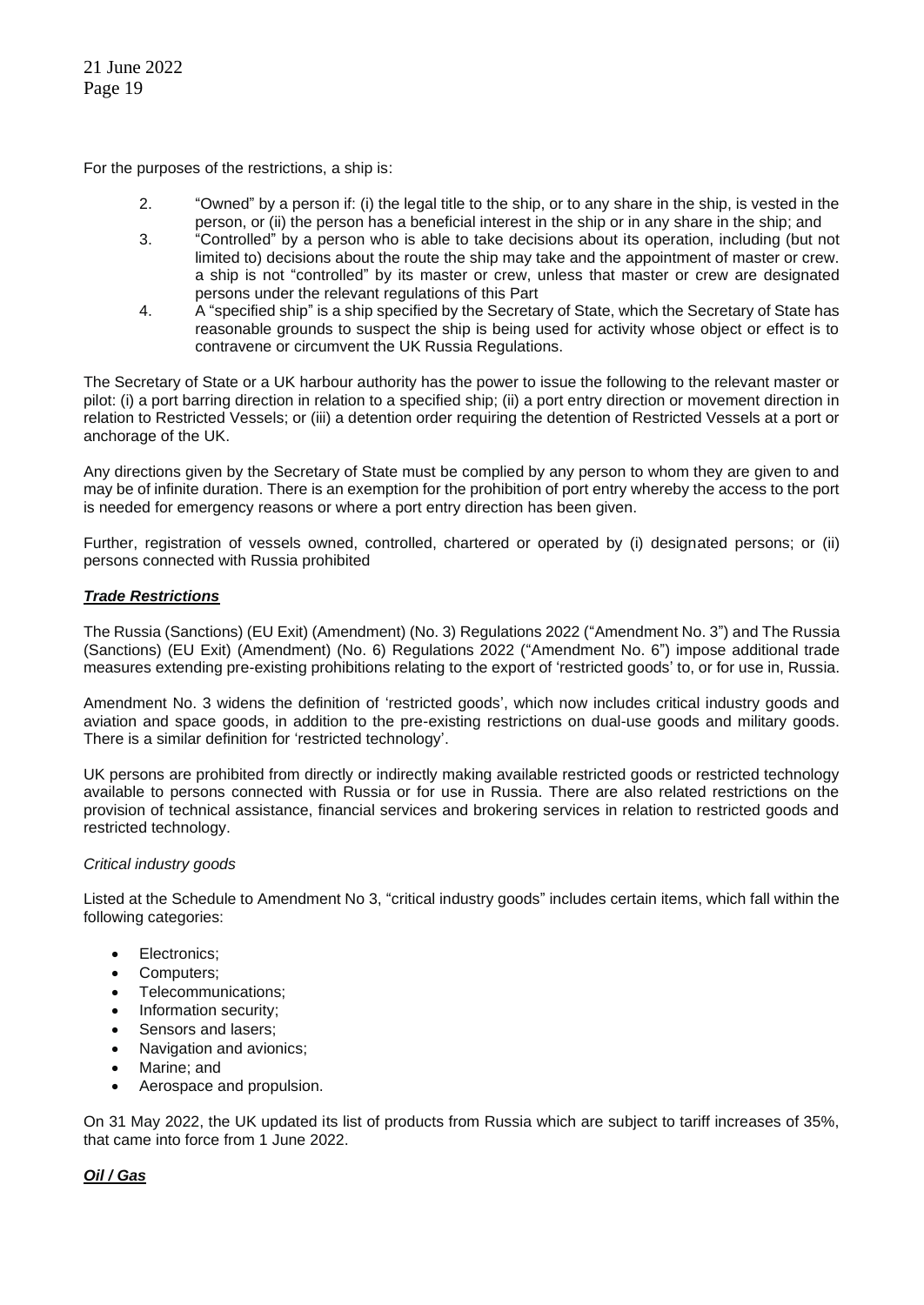On 8 March 2022, the UK government announced a ban on Russian oil and confirmed that it is to be phased out by the end of 2022. We await the relevant legislation.

### *Internet Services and Online Media Services*

On 29 April 2022, The Russia (Sanctions) (EU Exit) (Amendment) (No.9) Regulations 2022 came into force, which imposed new sanctions measures relating to internet services and online media services.

### *Service Exports*

On 4 May 2022, the UK announced a ban on service exports, including providing management consulting, accounting and public relations services to Russia.

# **Donetsk and Luhansk**

The UK has announced that it intends to adopt equivalent measures to the restriction on Crimea in relation to Donetsk and Luhansk regions of Ukraine. We await the relevant legislation.

# **Economic Crime Act**

On 1 March 2022, the Economic Crime Bill (Transparency and Enforcement) Bill 2022 was introduced in the House of Commons (the "Bill").

The main provisions of the Bill are:

- (1) To set up a register of overseas entities which own property or land in the UK and require such overseas entities to declare who the beneficial owner is;
- (2) To increase the scope of Unexplained Wealth Orders ("UWO") by broadening the range of people who can be subject to an order and grounds on which an order can be imposed; and
- (3) To make it easier to sanction individuals by removing the requirement for knowledge of breaching sanctions law.

The Bill passed the Committee Stage and Third Reading in the House of Commons on 7 March 2022 and was passed on the Committee Stage in the House of Lords on 14 March 2022.

The House of Lords have proposed to the House of Commons the following amendments ("the Amendments"):

- (1) A requirement for a registered overseas entity to update their entry within 14 days of registration. This aims to prevent an overseas entity changing beneficial ownership immediately after registration;
- (2) Removal of the ability of the Secretary of State to exempt an overseas entity from registration on the grounds of the UK's economic wellbeing;
- (3) Preventing individuals who are being *considered* for sanctions from selling, transferring, or moving outside of the UK their funds and economic resources;
- (4) Reducing the transitional period within which overseas entities must register as an overseas entity from 6 months to 28 days; and
- (5) Limits on costs orders in relation to all civil recovery proceedings.

On 15 March 2022, the Amendments were approved by the House of Commons and the Bill received Royal Assent to become UK law as the new Economic Crime (Transparency and Enforcement) Act ("the Act"). Under the Act, the UK government were provided with the power to urgently impose sanctions on a further 350 Russian individuals including 51 Russian oligarchs and their family members.

The UK plan a second economic crime bill in the next parliamentary session, including further reforms of Companies House, in an acknowledgment that the fast-tracked bill is imperfect.

### **General Trade Licence**

On 17 March 2022, the Secretary of State exercised their powers under Regulation 65 of the UK Russian Regulations, to grant the General Trade Licence (Russia Sanctions – Vessels) ("the Licence"). The Licence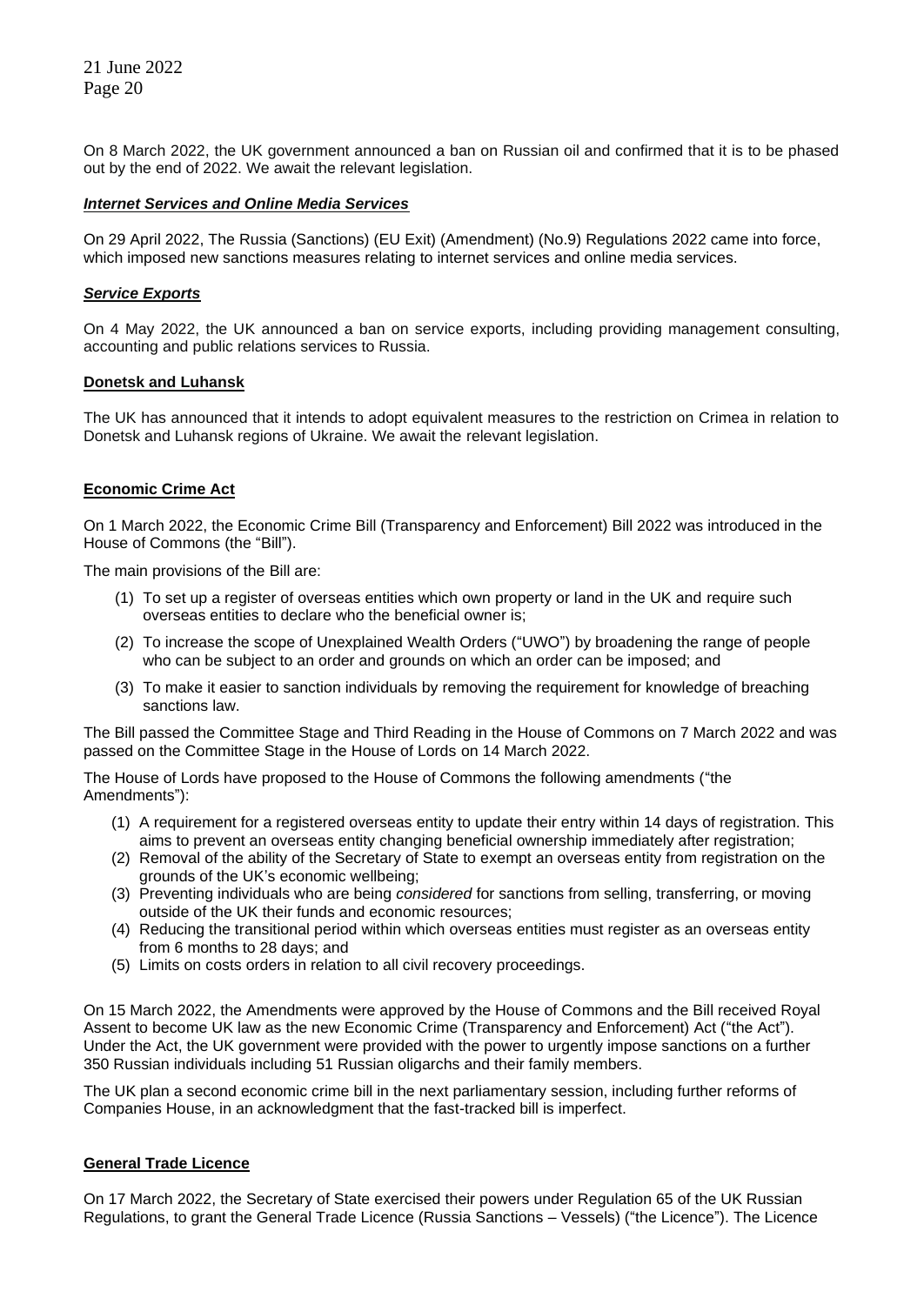regulates the provision of technical assistance, financial services and funds, and brokering services in relation to vessels, with reference to Regulation 22, Regulation 24, Regulation 25, Regulation 26, Regulation 27 and Regulation 29 of the UK Russian Regulations.

The Licence applies to any legal or natural person which includes financial institutions, other financial services providers located in or operating from within the UK or which is a United Kingdom person as defined in Regulation 2 of the UK Russian Regulations who operates anywhere in the world and engages in any activity authorised in the below-mentioned paragraph (the "Provider").

Pursuant to the Licence, the export, direct or indirect supply or delivery, making available, transfer, provision of technical assistance, provision of brokering services in respect of restricted goods and restricted technology are authorised where:

- (1) The restricted goods are vessels and their component parts are controlled under 8A992f of Schedule 2A of the UK Russian Regulations and the restricted technology is in relation to such vessels controlled under 8E992 of Schedule 2A of the UK Russia Regulations;
- (2) The vessel is moving to Russia from a third country, or to the UK or a third country from Russia, or transiting Russian territorial waters;
- (3) The vessel is moving under its own power; and
- (4) The movement of the vessel is not for the following purposes:
	- i. Transferring the ownership of the vessel or any of its component parts; or
	- ii. The change of the vessel operator.

For the above to be authorised, the Provider must register on SPIRE for the provision of the Secretary of State, the name and address at which records are kept in relation to the Licence.<sup>6</sup>

### **Insurance services**

For insurance service purposes, the above will only apply where the Provider:

- (1) Does not reinsure their obligations in provide the insurance services; or
- (2) Does reinsure their obligations to provide the insurance services, and the reinsurance cover has not been rendered unenforceable, suspended, frustrated or prohibited as a matter of applicable law by any sanction which may apply.

Where the Provider is a reinsurer whose obligations to provide the reinsurance services as described above at point (1) and (2), will only be applicable where as a matter of applicable law, they have obtained, have not been rendered unenforceable, suspended, frustrated or prohibited by any sanction which may apply.

### **Reinsurance services**

For reinsurance services purposes, the above will only apply where the Provider's insurance obligations as a matter of applicable law, has not been rendered unenforceable, suspended, frustrated or prohibited by any applicable sanctions.

In circumstances where the Provider provides reinsurance services to a reinsurer, the reinsurance obligations should be included with the insurance obligations of the reinsurer. This will be in addition to the insurance obligations which are being reinsured by the reinsurer.

There are certain exceptions where:

<sup>6</sup> https://www.spire.trade.gov.uk/spire/fox/espire/LOGIN/login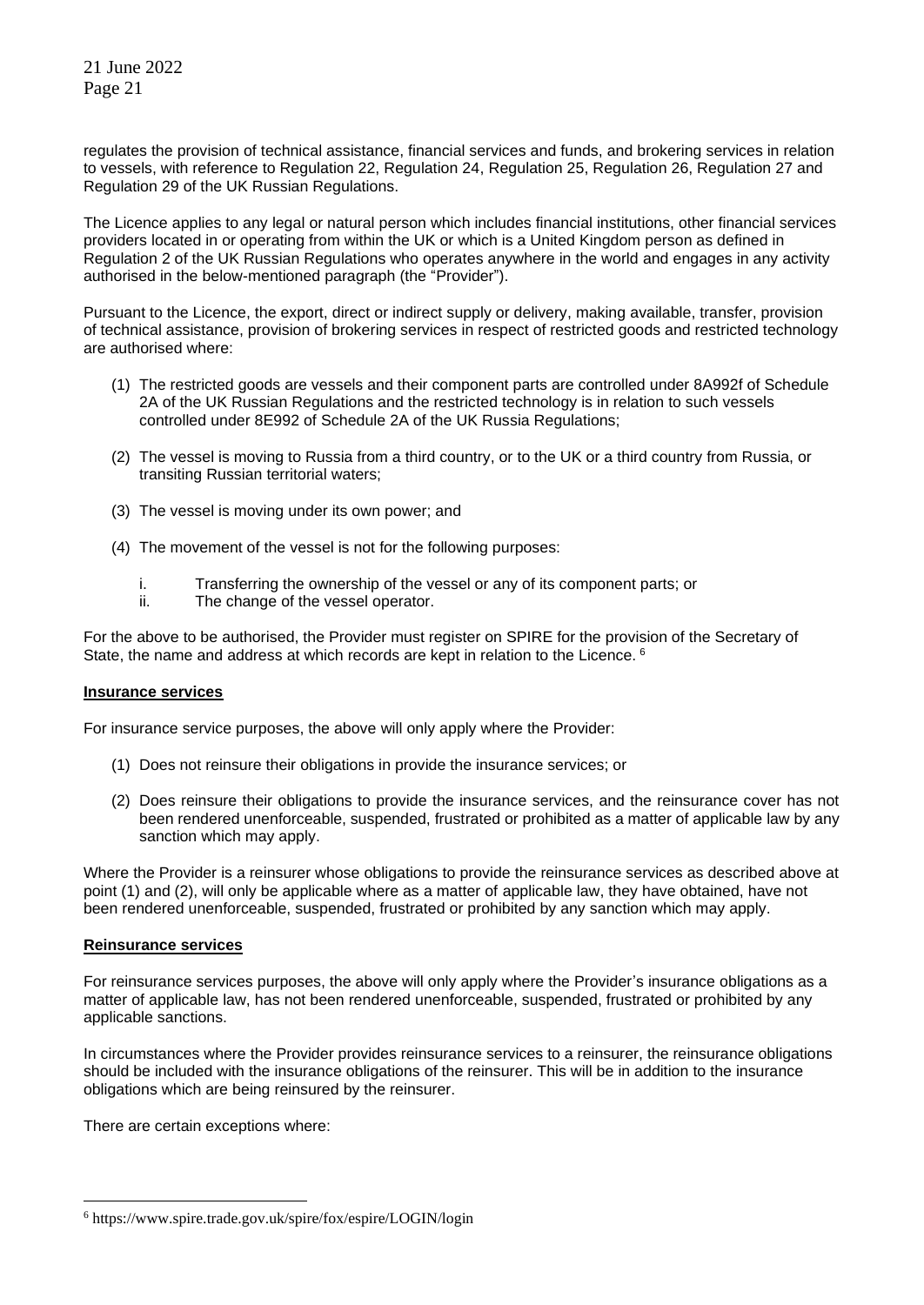- (1) the above-mentioned activities are prohibited by the UK Russia Regulation other than regulations 22, 24,25, 26, 27, 28 or 29 in relation to vessels;
- (2) There is a further exception where the Provider has been informed by a competent UK authority or is aware that the activities covered by the Licence will be provided contrary to the export or import law or regulations of the exporting or importing country, during the act; and
- (3) The Provider, has been served with a notice which suspends or revokes their ability to use the Licence, unless the period of suspension or revocation has expired, during the act.

# **Other restrictions**

On 15 March 2022, the UK government announced a ban on the export of luxury goods to Russia and imposed a new 35% tariff on 900 million pounds worth of Russian imports, including: vodka, metals, fertilisers and other commodities. Further details are to follow.

On 14 April 2022, the UK introduced new trade restrictions including:

- (a) a prohibition on exporting, supplying, transferring to, or for use in Russia oil refining goods and technology, quantum computing and advanced materials goods and technology and certain luxury goods; and
- (b) an import ban on iron and steel products which originate in, are consigned from or are located in Russia.

On 21 April 2022, the UK announced new trade sanctions including import bans on silver, wood products and high-end products from Russia.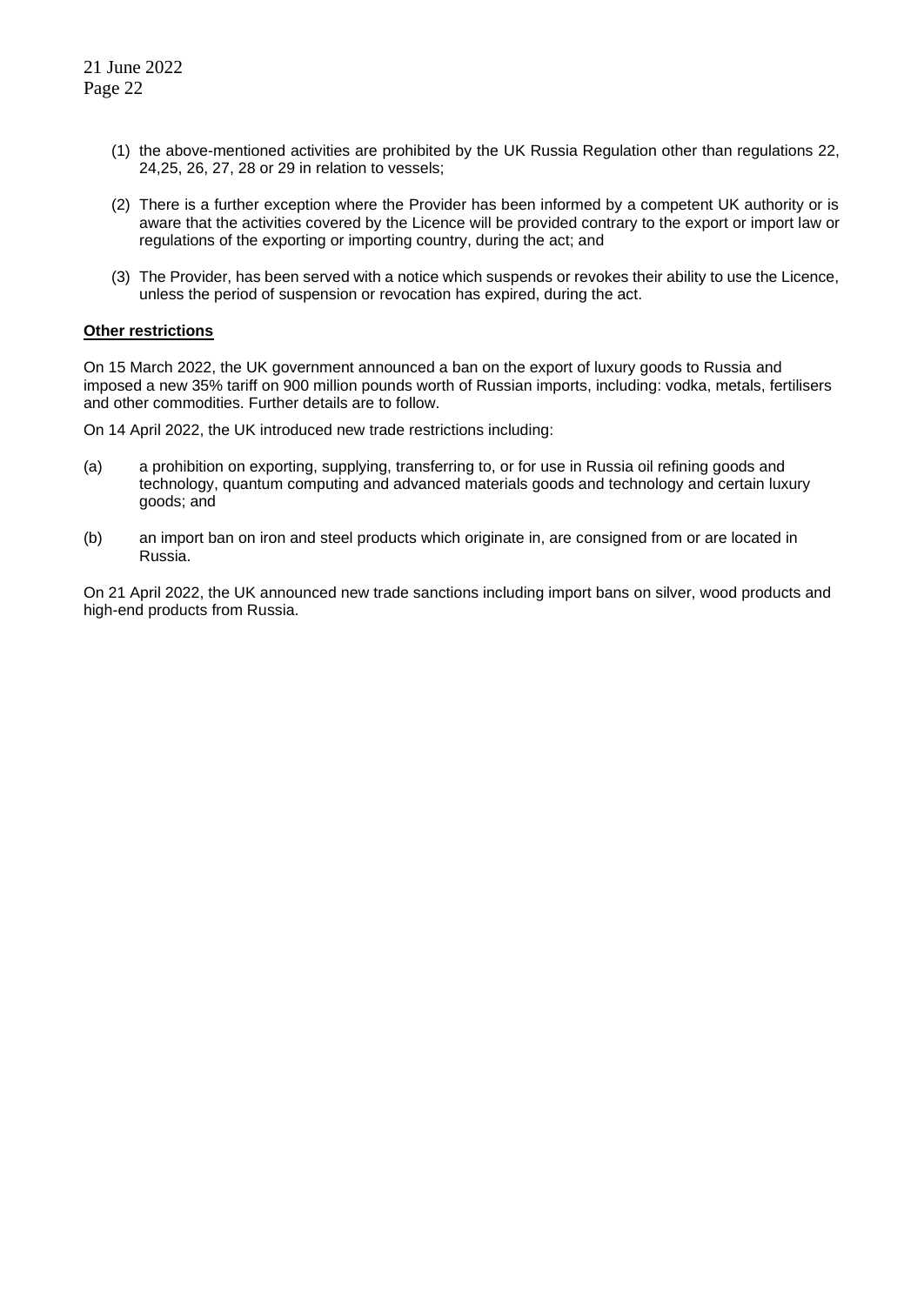# *How is the shipping industry affected?*

Broadly speaking, the shipping industry is affected as follows (recognising that there are certain exceptions).

- (a) Russian vessels are prohibited from calling at UK/EU ports.
- (b) UK / EU cruise ships should not call at Crimean Peninsula ports.
- (c) UK / EU ships should not be involved in transporting out of or into Crimea or Sevastopol any items, which are the subject of a prohibition, as to do so would likely be viewed as participating in circumventing the prohibitions concerned.
- (d) UK / EU entities and persons should avoid investing in Crimea or Sevastopol.

# *A. Sectoral Sanctions*

The sectoral sanctions relate to the energy, oil exploration and production, dual use and arms sectors. The EU restrictions are primarily set out in EU Regulation 833/2014 (as amended). These are largely replicated in the UK restrictions at Part 5 of the UK Russia Regulation.

### *What is prohibited?*

### Oil exploration and production

The sectoral sanctions under this head focus on:

- (a) oil exploration and production in waters deeper than 150 metres;
- (b) oil exploration and production in the offshore area north of the Arctic Circle; or
- (c) projects that have the potential to produce oil from resources located in shale formations by way of hydraulic fracturing (not exploration and production through shale formations to locate or extract oil from non-shale reservoirs).

### collectively, the "**Restricted Projects**"

The EU / UK prohibitions relating to Restricted Projects are very similar. There are however certain subtle distinctions. These minor differences are not covered within this guidance note, but appropriate legal advice should be taken where any business potentially relating to a Restricted Project is contemplated.

That being the context, without prior authorisation from a competent Member State authority (or in the case of the UK, a licence) it is prohibited to:

- (a) sell, supply, transfer or export, directly or indirectly certain items suited to Restricted Projects for use in Russia, including its Exclusive Economic Zone and Continental Shelf. These items can be found at Annex II of EU Regulation 833/2014. Under the UK Russia Regulation, these items are referred to as 'energy-related goods'.
- (b) provide, directly or indirectly, associated / related services for Restricted Projects, such services being defined as drilling; well testing, logging and completion services and the supply of specialised floating vessels.

The European Commission has clarified that the term "specialised floating vessels" does not cover supply vessels such as Platform Supply Vessels, Anchor Handling Tug and Supply Vessels or Emergency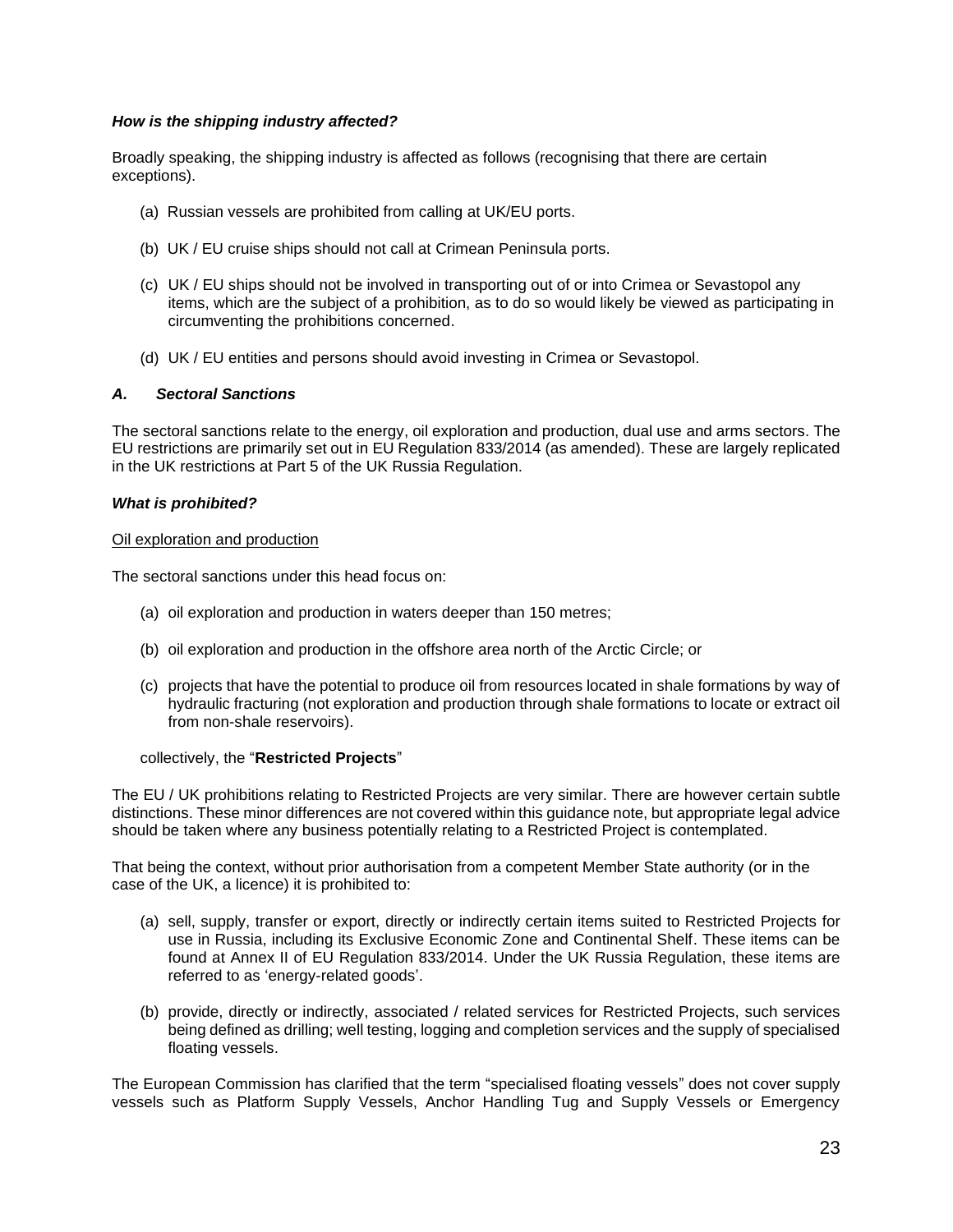Response Vessels. The UK Russia Regulation does not include an equivalent clarification, but might be expected to be similarly interpreted.

There are also related prohibitions on technical assistance, financial assistance / services and brokering in relation to Restricted Projects.

### Transport of Oil and Petroleum Products

Under the EU sanctions introduced on 4 June 2022, it is prohibited to purchase, import or transfer crude oil or petroleum products if the products originate in Russia or are exported from Russia. It is understood that this in effect includes an import ban on oil from Russia into the EU.

Further, the EU introduced a prohibition on providing technical assistance, brokering services or financing or financial assistance (including insurance) for the transport from Russia to third countries of crude oil and petroleum products originating in Russia or which have been exported from Russia.

Both restrictions above are subject to wind-down periods and various exceptions as set out above.<sup>7</sup>

# Dual Use Goods and Technology

Under EU and UK regulations are again broadly the same as regard to dual use goods and technology. The principal prohibitions are as set out below.

Without prior authorisation from a competent Member State authority (or in the case of the UK, a licence) it is prohibited to:

- (a) sell, supply, transfer export, directly or indirectly, dual use goods and technology, to any natural or legal person, entity or body in Russia or for use in Russia, if those items are or may be intended, in their entirety or in part for military use or for a military end user (where the end user is the Russian military, any dual use goods and technology procured by it shall be deemed to be for military use);
- (b) sell, supply, transfer export, directly or indirectly, whether or not originating in the EU, dual use goods and technology, to certain defence sector entities, namely:

JSC Sirius, OJSC Stankoinstrument, OAO JSC Chemcomposite, JSC Kalashnikov, JSC Tula Arms Plant, NPK Technologii Maschinostrojenija, OAO Wysokototschnye Kompleksi, OAO Almaz Antey and OAO NPO Bazalt.

In relation to (b), certain exceptions relating important aeronautics and space industry may apply.

There are also related prohibitions on technical assistance, brokering services, financing or financial assistance in relation to (a) and (b) above.

### The Common Military List

There are also prohibitions in relation to the Common Military List in the EU and Schedule 2 to the Export Control Order 2008 in the UK, which are less relevant in the context of this guidance.

# *How is the shipping industry affected?*

Oil exploration and production

<sup>7</sup> See section on "*Regulation (EU) 2022/879 of 3 June 2022".*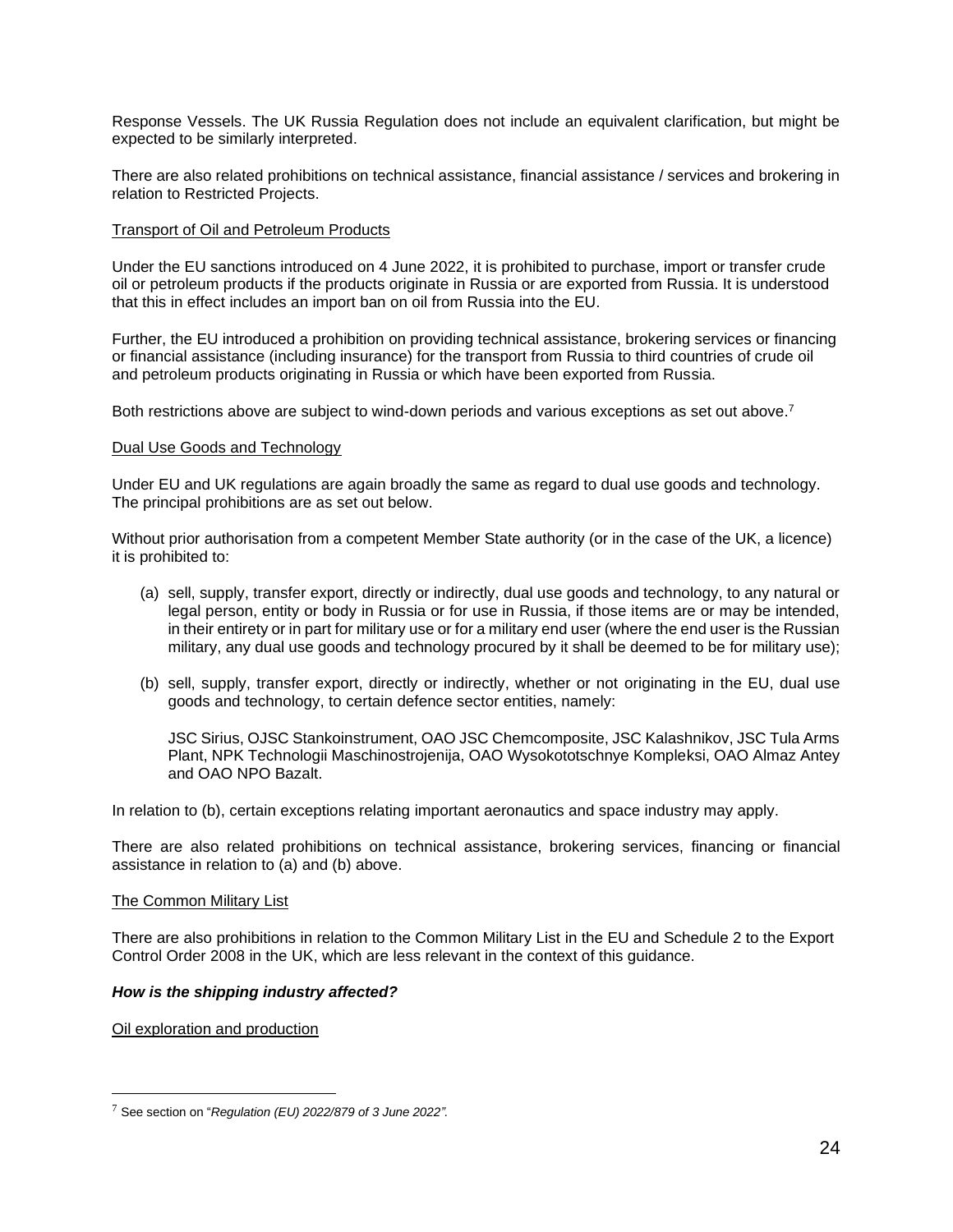It is advised that shipping industry entities do not become involved in the carriage of 'energy-related goods' (as identified above) unless they are satisfied that the relevant authorisation in the EU or a Secretary of State licence in the UK has been obtained. An authorisation / licence may also be required for the insurance relating to such trade. This is required even where it is known that the 'energy-related goods' are not for use in a Restricted Project.

Shipping industry entities who operate specialised floating vessels should not supply them in this context because to do so would be a direct breach of the restrictions.

### Transport of Oil and Petroleum Products

Shipping industry entities should be aware of the new restrictions, including the import of oil into the EU and the prohibition on providing assistance for such services. Entities must ensure that they do not inadvertently breach these restrictions and should ensure that appropriate measures are taken for all voyages involving Russian oil and/or petroleum products. This may include declining to carry Russian oil or obtaining the necessary assurances that the relevant transaction falls within one of the exceptions to the general prohibitions.

# Dual Use Goods and Technology

Without authorisation / licence, or the application of a derogation, shipping industry entities should not become involved in carrying dual use goods to Russia

# *B. Financial sanctions aimed at restricting the access of certain Russian entities and key companies to EU capital markets*

These restrictions can primarily be found in EU Regulation 833/2014 and Part 3 Chapter 2 of the UK Russia Regulation.

# *What is prohibited?*

Subject to certain derogations, these financial measures aim to restrict the access of certain key Russian companies to EU and UK capital markets and credit.

In particular, they exclude five listed banks, Sberbank, VTB Bank, Gazprombank, Vnesheconombank (VEB) and Rosselkhozbank (listed at Annex III of Regulation 833/2014 and Schedule 2 of the UK Russia Regulation (the '**Sanctioned Banks**') from the following activities (because persons and entities subject to the EU and UK regimes are prohibited from providing the services which are the subject of the activities):

- (a) selling or purchasing or dealing with transferable securities and money market instruments with a maturity exceeding 90 days, issued after 1 August 2014 to 12 September 2014, or with a maturity exceeding 30 days issued after 12 September 2014 and receiving related investment advice and assistance with such issues<sup>8</sup>;
- (b) receiving any new loans or credit with a maturity exceeding 30 days after 12 September 2014.<sup>9</sup>

These exclusions also apply to any legal person, entity or body established outside of the EU / UK which is more than 50% owned by a Sanctioned Bank, or a legal person or entity acting on behalf or at the direction of a legal person, entity or body established outside of the EU / UK which is more than 50% owned by a Sanctioned Bank or a Sanctioned Bank themselves.

<sup>&</sup>lt;sup>8</sup> The UK restriction is slightly simplified, applying to transferable securities and money market instruments with a maturity exceeding 30 days after 1 August 2014 only.

<sup>9</sup> The UK restriction applies to loans / credit granted after 31 January 2020 at 11.00 p.m (i.e. 'exit day').